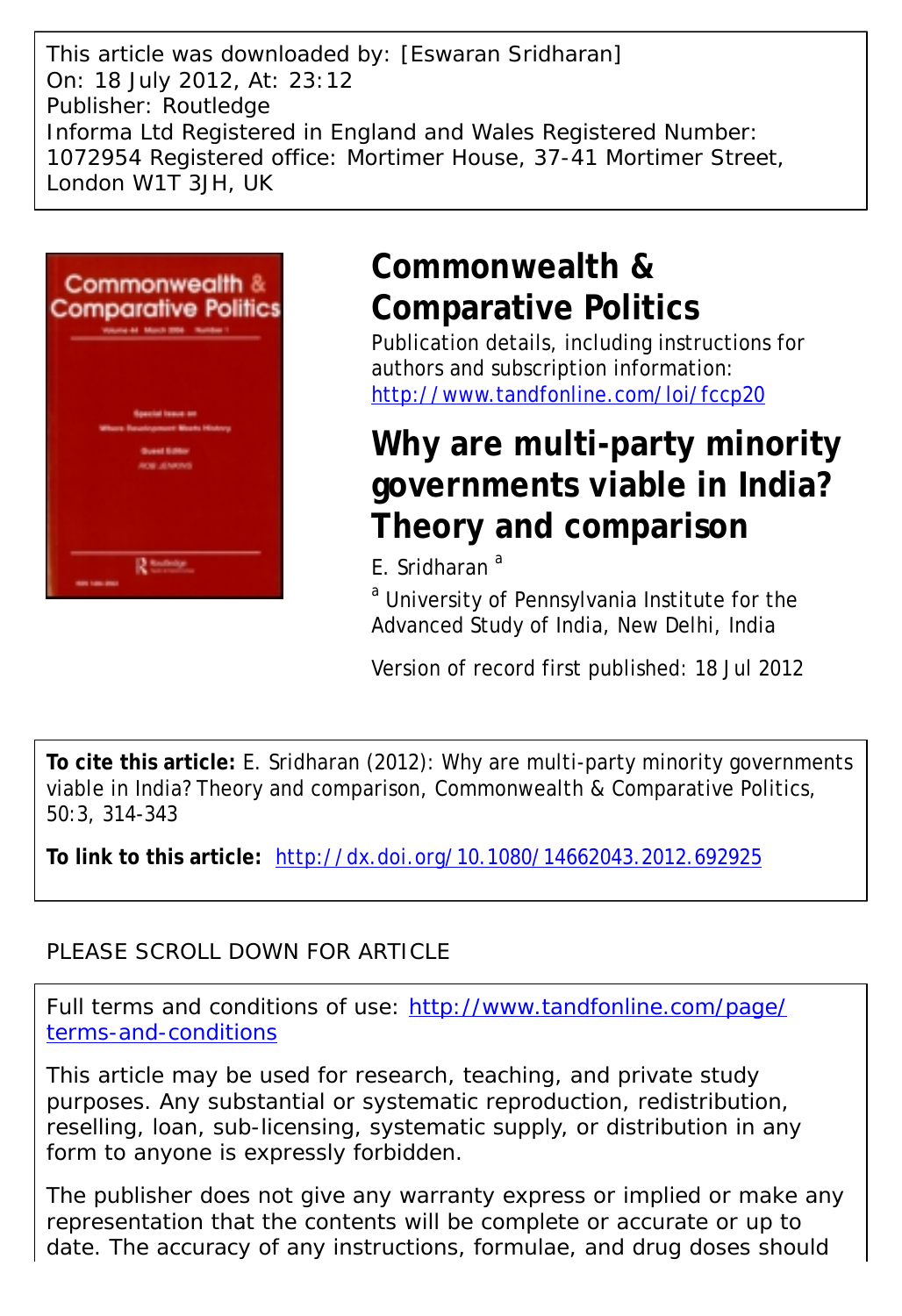be independently verified with primary sources. The publisher shall not be liable for any loss, actions, claims, proceedings, demand, or costs or damages whatsoever or howsoever caused arising directly or indirectly in connection with or arising out of the use of this material.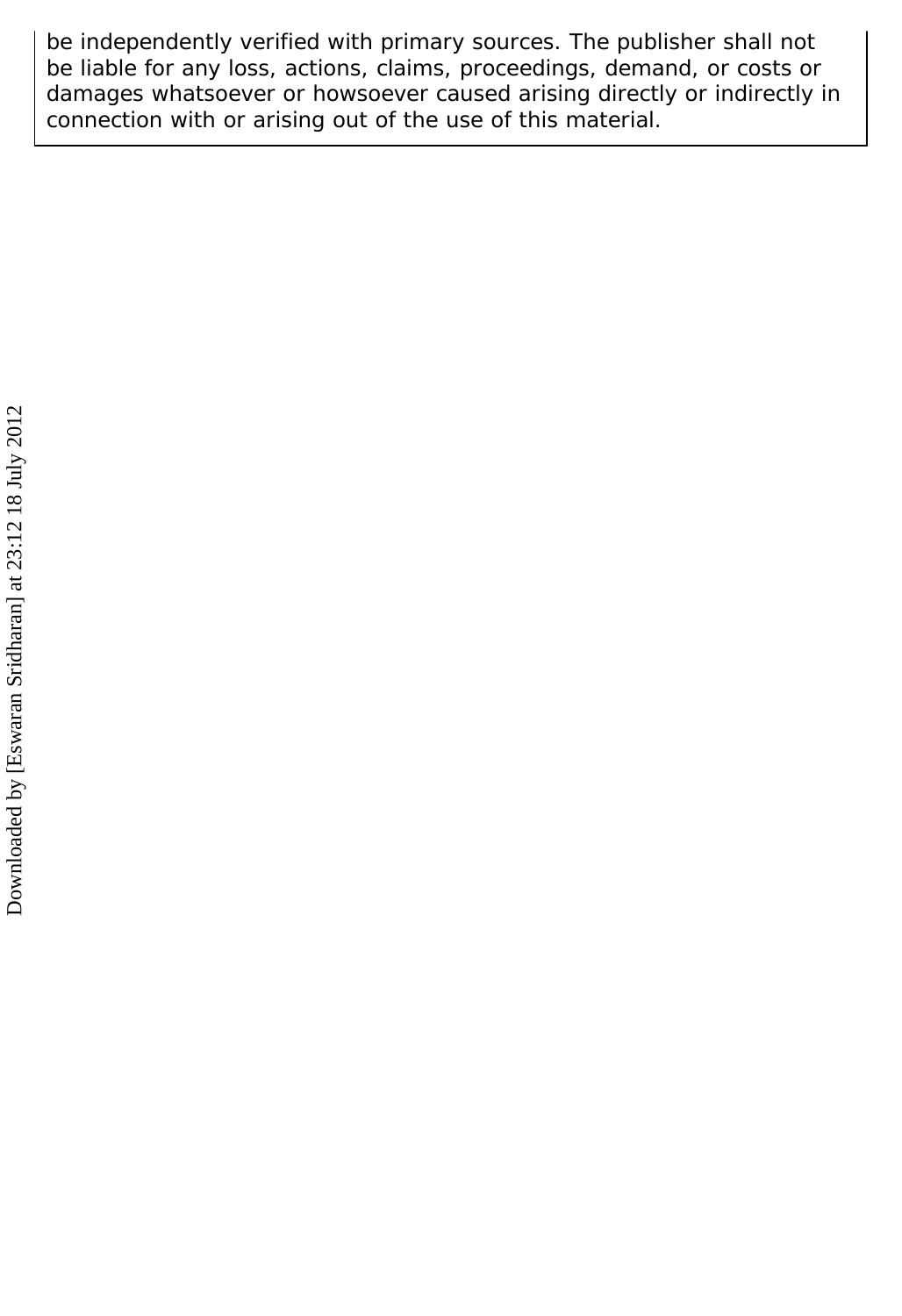# Why are multi-party minority governments viable in India? Theory and comparison

E. Sridharan<sup>∗</sup>

University of Pennsylvania Institute for the Advanced Study of India, New Delhi, India

This paper attempts to explain the apparently exceptional pattern of coalition politics in India compared to international patterns – the prevalence of minority governments and among them, minority coalitions, among non-single party majority governments, as well as the predominance of very large coalitions of 6–12 parties – in the light of theorising on coalition and minority governments and the specificities of India's political institutions. It shows that there are two general and three specific circumstances that favour such a pattern and that most of these have been present at government formation since 1989, and particularly since 1996.

Keywords: minority government; minority coalition; legislative coalition; executive coalition; lock-in effect

#### Introduction: two questions

This paper is an attempt to compare the distribution of types of coalition and/or minority governments in India with those in long-standing democracies and explain India's apparent exceptionalism. The paper attempts, specifically, to explain the following, both of which make India an outlier in comparative terms: (i) why have all but one of the non-single party majority governments, been minority governments, of which again all but two have been minority coalitions?<sup>1</sup> (ii) Why have the world's largest coalitions, consisting of  $6 - 12$ government parties, been formed in India since  $1996$ ?<sup>2</sup>

This paper is divided into the following sections. In the second section, which follows, I discuss the definitions and findings of the comparative literature on coalition and/or minority governments. In the third, I profile the main

ISSN 1466-2043 print/ISSN 1743-9094 online C 2012 Taylor & Francis http://dx.doi.org/10.1080/14662043.2012.692925 http://www.tandfonline.com

<sup>∗</sup>Email: upiasi@del2.vsnl.net.in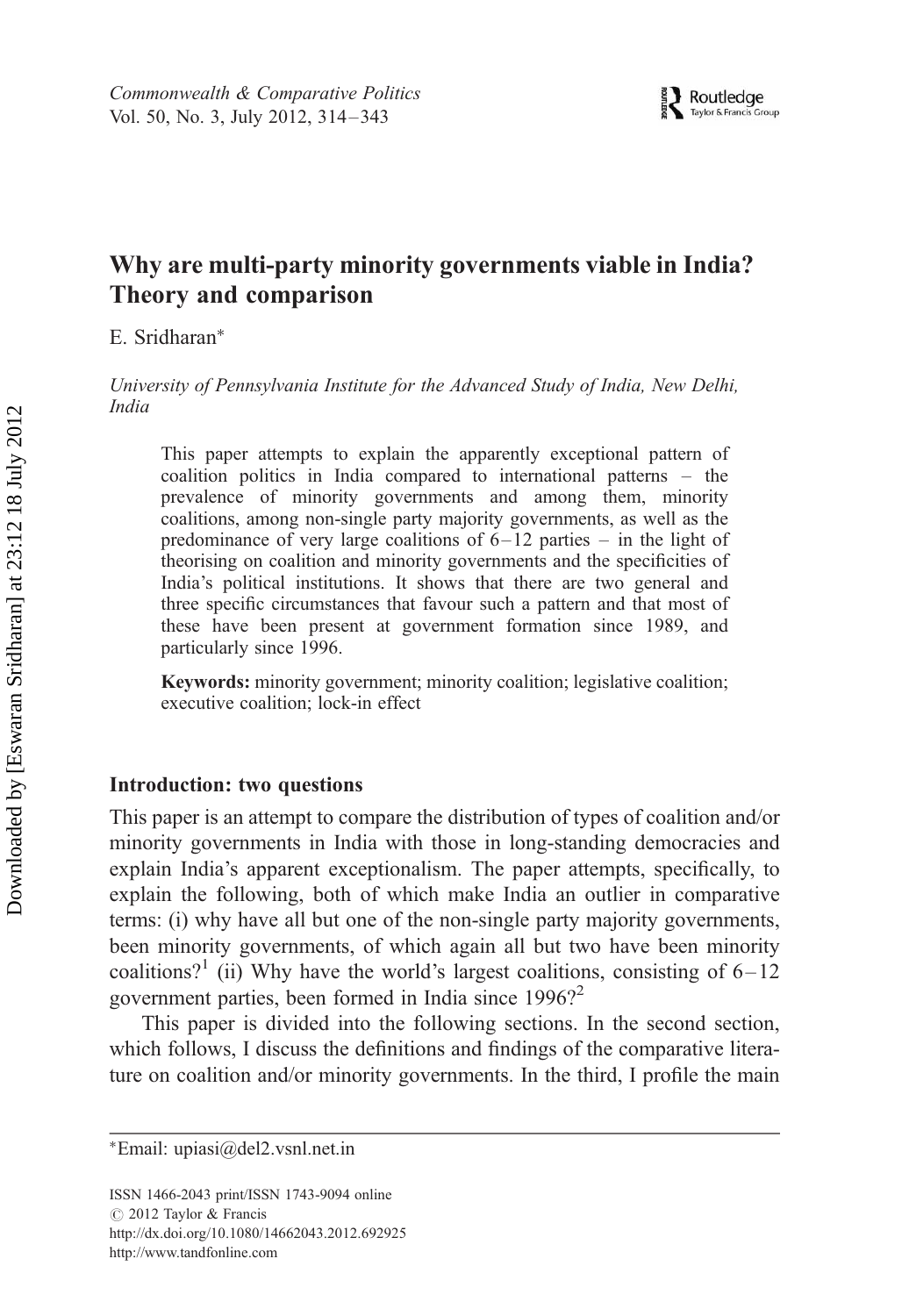parties and outline the history of coalition and/or minority governments in India. In the fourth, I look at the findings of the comparative literature on coalitions, and at India's minority governments in the light of theory, arguing that there are both general and India-specific rationales for the viability of multi-party minority coalitions. In the fifth, I detail the above two key regularities from the data which make India seem exceptional. In the sixth, I attempt to explain them. In the seventh, I conclude that Indian coalition behaviour fits rational-choice logic if one factors in the above general and Indiaspecific rationales for minority governments.

#### Coalition and/or minority governments: definitions

Before comparing India with other durable democracies in Tables 1 and 2, I begin with the following explanatory preface on definitions and their meaningfulness for party behaviour in India. My definition of government is comparable to the European data in Table 2, in that I use the Council of Ministers, that is, cabinet ministers and Ministers of State (deputy/junior ministers), as equivalent to the term 'cabinet' since in India both levels taken together constitute the political executive that is accountable to parliament. The Council of Ministers is also the locus for coalition formation since some small but crucial parties are accommodated at the Minister of State level only.<sup>3</sup> I do not count parties which have not have won a Lok Sabha (Lower House) seat but have a minister who is a Rajya Sabha (Upper House) member since the latter do not participate in Lok Sabha votes of confidence or no-confidence.<sup>4</sup> Woldendorp et al. (1998), on whom I base Table 1, define a government as

any administration that is formed after an election and continues in the absence of: (a) a change of Prime Minister; (b) a change in the party composition of the Cabinet; or (c) the resignation in an inter-election period followed by re-formation of the government with the same Prime Minister and party composition. (Woldendorp et al., 1993: 5)

Muller and Strom (2000/2003/2006: 13) definitions, on which Table 2 is based and which is also the basis for their Parliamentary Democracy Data Archive on coalition governments in Western Europe, use the following criteria for change of government: any election, any change in the identity of the prime minister or any change in the party composition of the cabinet, this being identical to Woldendorp et al. (1993) except for the latter's category (c) above not being a change of government for Muller and Strom.<sup>5</sup>

An alternative definition is to define governments by change of prime minister or fresh elections, ignoring the exit/addition of parties and independents if it does not lead to resignation of the prime minister. This also fits the legal definition in India, that is, it is considered the same government if the prime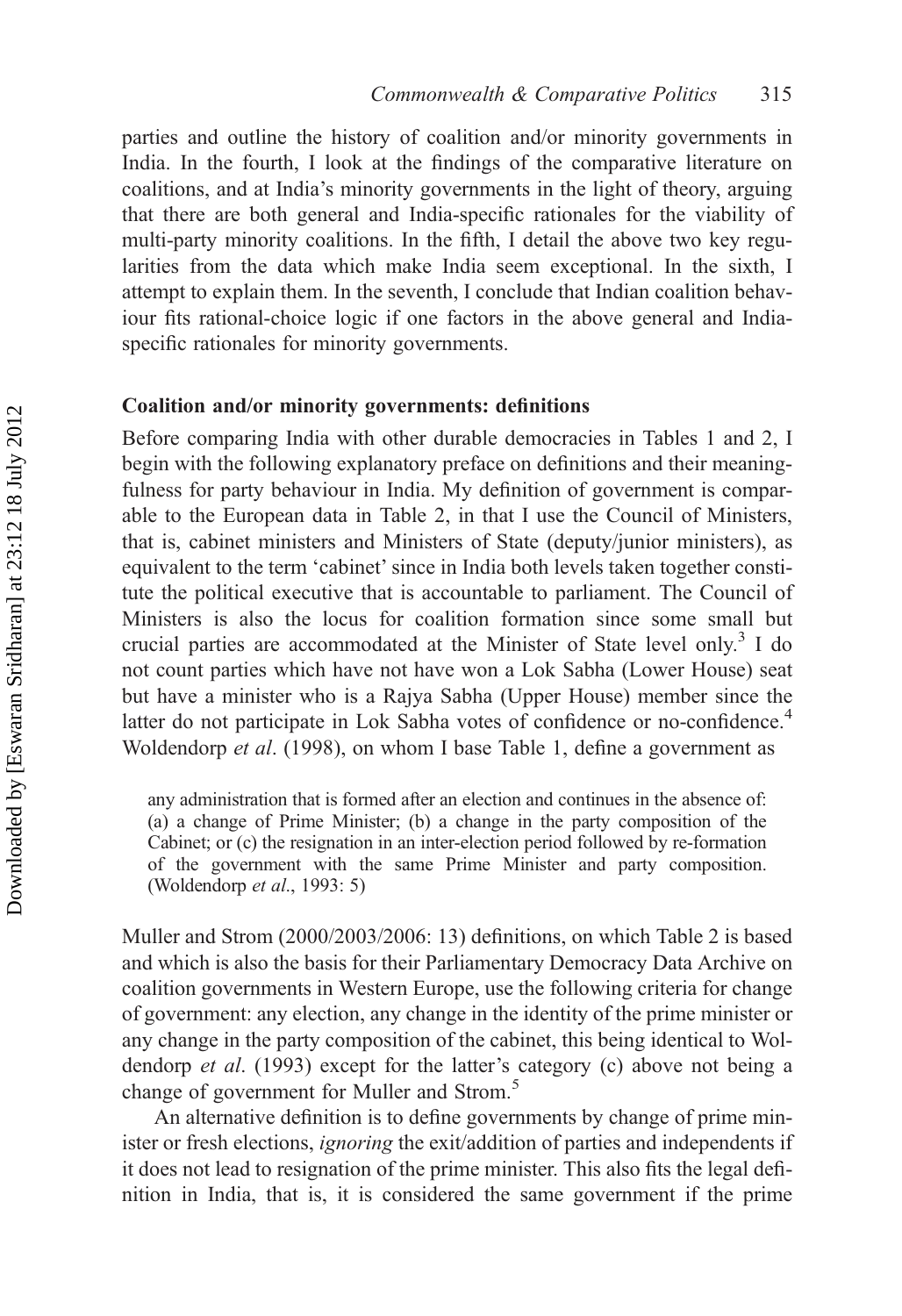| Country              | <b>SPM</b>        | <b>MWC</b>                                             | SC.              | SPMG            | MC                                | Caretaker     | Total              |
|----------------------|-------------------|--------------------------------------------------------|------------------|-----------------|-----------------------------------|---------------|--------------------|
| Australia            | 9, 6344, 705      | 18, 11,076, 615                                        | 0, 0, 0          | 0, 0, 0         | 0, 0, 0                           | 0, 0, 0       | 27, 17, 420, 645   |
| Austria              | 3, 4232, 1411     | 15, 12, 144, 810                                       | 1, 1420, 1420    | 1, 548, 548     | 0, 0, 0                           | 0, 0, 0       | 20, 18, 344, 917   |
| Belgium              | 3, 139, 464       | 23, 14, 817, 644                                       | 5, 1581, 316     | 1, 134, 134     | 2, 69, 35                         | 2, 399, 200   | 36, 18, 392, 511   |
| Canada               | 12, 14, 283, 1190 | 0, 0, 0                                                | 0, 0, 0          | 7, 3333, 476    | 0, 0, 0                           | 0, 0, 0       | 19, 17, 616, 927   |
| Denmark              | 0, 0, 0           | 4, 3226, 807                                           | 0, 0, 0          | 14, 7938, 567   | 10, 6689, 669                     | 0, 0, 0       | 28, 17,853, 638    |
| Finland <sup>a</sup> | 0, 0, 0           | 6, 3044, 507                                           | 20, 10, 953, 548 | 4, 1976, 494    | 7, 978, 140                       | 4, 739, 185   | 41, 17,690, 431    |
| France               | 0, 0, 0           | 6, 1965, 328                                           | 38, 12, 265, 323 | 4, 2340, 585    | 5, 1516, 303                      | 2, 68, 34     | 55, 18, 154, 330   |
| Germany              | 0, 0, 0           | 15, 12, 232, 815                                       | 5, 3513, 1703    | 1, 501, 501     | 0, 0, 0                           | 4, 253, 63    | 25, 16, 499, 660   |
| Iceland              | 0, 0, 0           | 18, 15, 772, 876                                       | 1, 1202, 1202    | 2, 448, 224     | 0, 0, 0                           | 0, 0, 0       | 21, 17, 422, 830   |
| Ireland              | 7, 6026, 861      | 4, 4845, 1211                                          | 0, 0, 0          | 4, 3488, 872    | 4, 2734, 684                      | 0, 0, 0       | 19, 17, 093, 900   |
| Israel               | 0, 0, 0           | 15, 4873, 325                                          | 20, 11,071, 554  | 0, 0, 0         | 2, 321, 161                       | 5, 945, 189   | 42, 17, 210, 410   |
| Italy <sup>b</sup>   | 0, 0, 0           | 3, 944, 315                                            | 28, 10, 191, 364 | 11, 3139, 285   | 8, 2131, 266                      | 4, 626, 157   | 54, 17,031, 315    |
| Japan                | 23, 12, 593, 548  | 1, 373, 373                                            | 6, 2504, 417     | 7, 2336, 334    | 2, 325, 163                       | 0, 0, 0       | 39, 18, 131, 465   |
| Luxemburg            | 0, 0, 0           | 15, 17, 706, 1180                                      | 1, 466, 466      | 0, 0, 0         | 0, 0, 0                           | 0, 0, 0       | 16, 18, 172, 1136  |
| Netherlands          | 0, 0, 0           | 7, 8400, 1200                                          | 9, 8476, 942     | 0, 0, 0         | 0, 0, 0                           | 4, 706, 177   | 20, 17, 582, 879   |
| New Zealand          | 23, 18, 813, 818  | 2, 464, 232                                            | 0, 0, 0          | 0, 0, 0         | 0, 0, 0                           | 0, 0, 0       | 25, 19, 277, 771   |
| Norway               | 6, 5791, 965      | 3, 2880, 960                                           | 0, 0, 0          | 10, 7865, 787   | 4, 938, 235                       | 0, 0, 0       | 23, 17, 474, 760   |
| Sweden               | 3, 1478, 493      | 5, 3542, 708                                           | 0, 0, 0          | 13, 10,898, 838 | 2, 1603, 802                      | 0, 0, 0       | 23, 17, 521, 762   |
| Switzerland          | 0, 0, 0           | 6, 2185, 364                                           | 45, 16, 436, 365 | 0, 0, 0         | 0, 0, 0                           | 0, 0, 0       | 51, 18, 621, 365   |
| UK.                  | 17, 15,570, 916   | 0, 0, 0                                                | 0, 0, 0          | 1, 227, 227     | 0, 0, 0                           | 0, 0, 0       | 18, 15, 797, 878   |
| Total                |                   | 106, 86, 522, 816 166, 120, 488, 726 179, 80, 078, 447 |                  |                 | 80, 45, 171, 565 46, 17, 304, 376 | 25, 3736, 149 | 602, 353, 299, 587 |

Table 1. World democracies: type and duration of governments 1945–95.

Notes: Caretaker (C), govt. formed is not interested to undertake any kind of serious policy-making; only minding the shop; MC, minority coalition; MWC, minimal winning coalition; SC (MP), surplus coalition (majority party); SC, surplus coalition; SC (NMP), surplus coalition (no majority party); SPM, single party majority govt; SPMG, single party minority govt.

Source: Woldendorp et al. (1998).

<sup>a</sup>The three numbers in each cell denote the number of governments, their total duration in days, and the average duration in days per government. The four  $X$ 's referring to governments in the original table from which this table is derived which are not classified by type and hence omitted, total to 505 days, one of which lasted 347 days.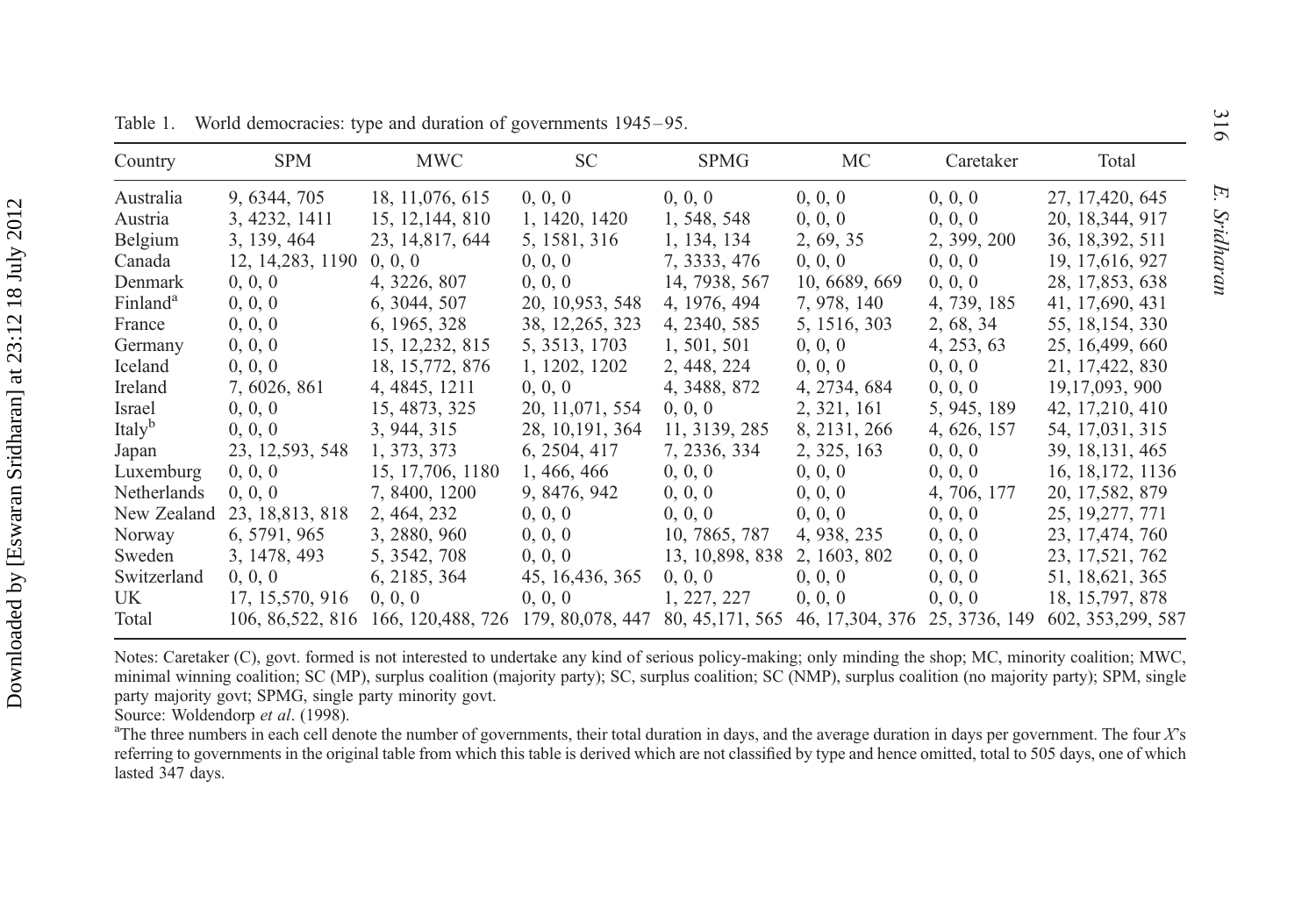| Country     | <b>SPM</b>        | <b>MWC</b>         | SC.              | <b>SPMG</b>      | МC               | Total              |
|-------------|-------------------|--------------------|------------------|------------------|------------------|--------------------|
| Austria     | 4, 5548, 1387     | 13, 10229, 787     | 3, 1626, 542     | 1, 537, 537      | 0, 0, 0          | 21, 17,940, 854    |
| Belgium     | 3, 1393, 469      | 15, 10, 638, 709   | 11, 4428, 402    | 2, 141, 71       | 1, 47, 47        | 32, 16, 647, 520   |
| Denmark     | 0, 0, 0           | 4, 3096, 774       | 0, 0, 0          | 14, 7806, 558    | 12, 7890, 658    | 30, 18,792, 626    |
| Finland     | 0, 0, 0           | 6, 3117, 520       | 19, 10, 476, 551 | 4, 1829, 457     | 7, 872, 125      | 36, 16, 294, 453   |
| France      | 1, 611, 611       | 6, 4484, 747       | 8, 5611, 701     | 5, 1804, 361     | 2, 1243, 622     | 22, 13, 753, 625   |
| Germany     | 1, 442, 442       | 16, 14, 520, 908   | 5, 2454, 491     | 3, 72, 24        | 0, 0, 0          | 25, 17, 488, 700   |
| Greece      | 6, 5309, 885      | 1, 92, 92          | 1, 141, 141      | 2, 1309, 655     | 0, 0, 0          | 10, 6851, 685      |
| Iceland     | 0, 0, 0           | 16, 15, 585, 974   | 4, 2850, 713     | 4, 444, 111      | 1, 348, 348      | 25, 19, 227, 769   |
| Ireland     | 6, 5657, 943      | 5, 5585, 1117      | 0, 0, 0          | 6, 4878, 813     | 4, 2593, 648     | 21, 18, 713, 891   |
| Italy       | 0, 0, 0           | 3, 1431, 477       | 21, 8974, 427    | 14, 3044, 217    | 9, 3170, 352     | 47, 16, 619, 354   |
| Luxemburg   | 0, 0, 0           | 14, 17,085, 1220   | 1, 472, 472      | 0, 0, 0          | 0, 0, 0          | 15, 17,557, 1170   |
| Netherlands | 0, 0, 0           | 9, 9351, 1039      | 9, 7782, 865     | 0, 0, 0          | 3, 319, 106      | 21, 17, 452, 831   |
| Norway      | 6, 5775, 963      | 3, 2790, 930       | 0, 0, 0          | 12, 9321, 777    | 4, 997, 249      | 25, 18,883, 755    |
| Portugal    | 2, 2946, 1473     | 3, 1251, 417       | 3, 787, 262      | 2, 984, 492      | 0, 0, 0          | 10, 5968, 597      |
| Spain       | 2, 2489, 1245     | 0, 0, 0            | 0, 0, 0          | 5, 4209, 842     | 0, 0, 0          | 7, 6698, 957       |
| Sweden      | 2, 735, 368       | 5, 3520, 704       | 0, 0, 0          | 16, 13, 450, 841 | 2, 1569, 785     | 25, 19, 274, 771   |
| UK.         | 18, 18, 430, 1024 | 0, 0, 0            | 0, 0, 0          | 1, 200, 200      | 0, 0, 0          | 19, 18, 630, 981   |
| Total       | 51, 49, 335, 967  | 120, 102, 774, 856 | 84, 45, 601, 543 | 91, 50, 028, 550 | 45, 19, 048, 423 | 391, 266, 786, 682 |

Table 2. Coalition cabinets in Europe, 1945–99.

Notes: See notes to Table 1 for column heading acronyms. The three numbers in each cell denote the number of governments, their total duration in days, and the average duration in days per government. The cabinets in the database for which either the data is missing (code99999) or is not applicable (88888) or which are still continuing in office in 1999, are not included in the above table. It includes only the cabinets for which complete data is available. Source: Parliamentary Democracy Data Archive, <http://www.pol.umu.se/ccpd/Database.htm> accessed on 18 July 2008, and Mueller and Strom (2000/2003/ 2006).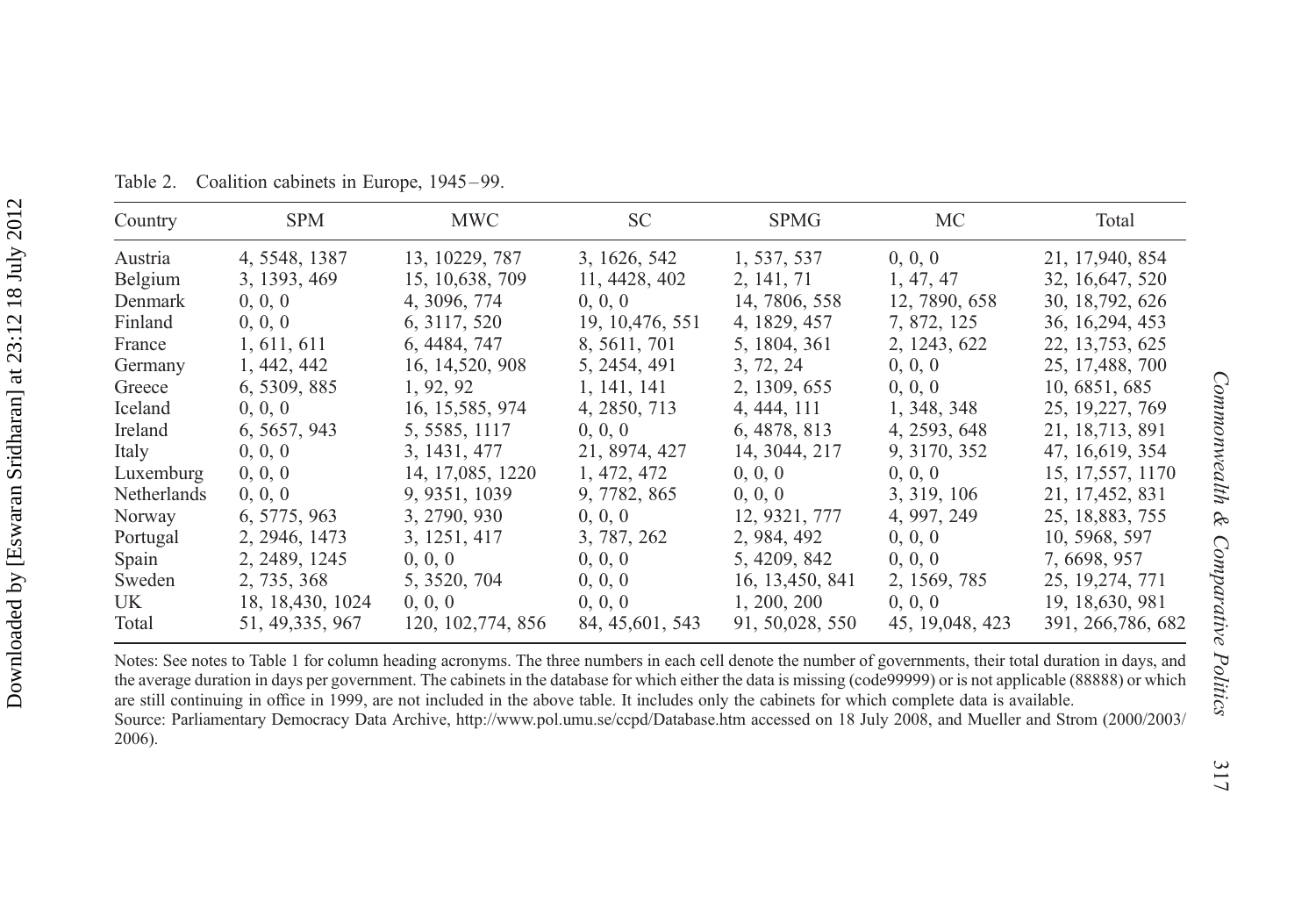minister (and automatically, cabinet) do not resign. It also captures actual *pol*itical behaviour better because governments after all view themselves and their options, constraints and incentives in coalition politics in terms of the existing constitutional rules and not in terms of scholarly classificatory categories. This definition helps to focus on the manoeuvring to remain in power, including adding coalition partners, negotiating outside support from other parties, and so forth. This focus is explanatorily important because it has a bearing on the types, size and ideological diversity of coalitions formed.<sup>6</sup> So I use this alternative definition in Tables 4 and 5 but also use, for comparative purposes the international data sets (Tables 1 and 2) based on Woldendorp et al. (1998) and Muller and Strom (2000/2003/2006), respectively, and use these standard definitions applied to the Indian case in Tables 3 and  $6<sup>7</sup>$  However, the comparative point made by Table 6 is that the exceptional nature of the size and distribution of types of coalition governments in India is identical whether one uses the Indian definition or the standard scholarly definitions of government. By both there is an exceptional prevalence of minority governments and within them, of minority coalitions since 1989, and since 1996, an exceptional prevalence of very large coalitions of  $6 - 12$  parties in government.

I define duration as in the notes to Table 4 from swearing-in to date of resignation, or notification of fresh elections in case of a government completing a full term, whichever occurs first, because there have been caretaker governments for several months after loss of confidence and formal resignation until the swearing-in of a new government after elections.<sup>8</sup> However, for comparability with Tables 1 and 2, in Tables 3 and 6, I follow Woldendorp et al. (1998), for definitions of duration (till the next swearing-in) as well as Muller and Strom (2000/2003/2006).<sup>9</sup>

On types of governments, I use the same categories as the above data sets (Woldendorp et al., 1998; Muller & Strom, 2000/2003/2006), that is, singleparty majority governments, single-party minority governments, minority coalitions, minimal winning coalitions, but I differentiate between surplus coalitions (no majority party), henceforth SC(NMP), and surplus coalitions (majority party) (Tables  $4-6$ ), not clubbing them together as surplus coalitions as in Woldendorp *et al.* (1998) except in Tables  $1-3$ .<sup>10</sup>

## The fragmentation of the Indian party system and the evolution of coalition governments

Before describing the evolution of coalition politics, I briefly profile the major Indian parties and distinguish between national and regional parties. Historically, the Indian National Congress (henceforth, Congress) dominated the landscape. It was the umbrella party of the independence movement and won seven of the eight post-independence elections from 1952 to 1984, and has ruled India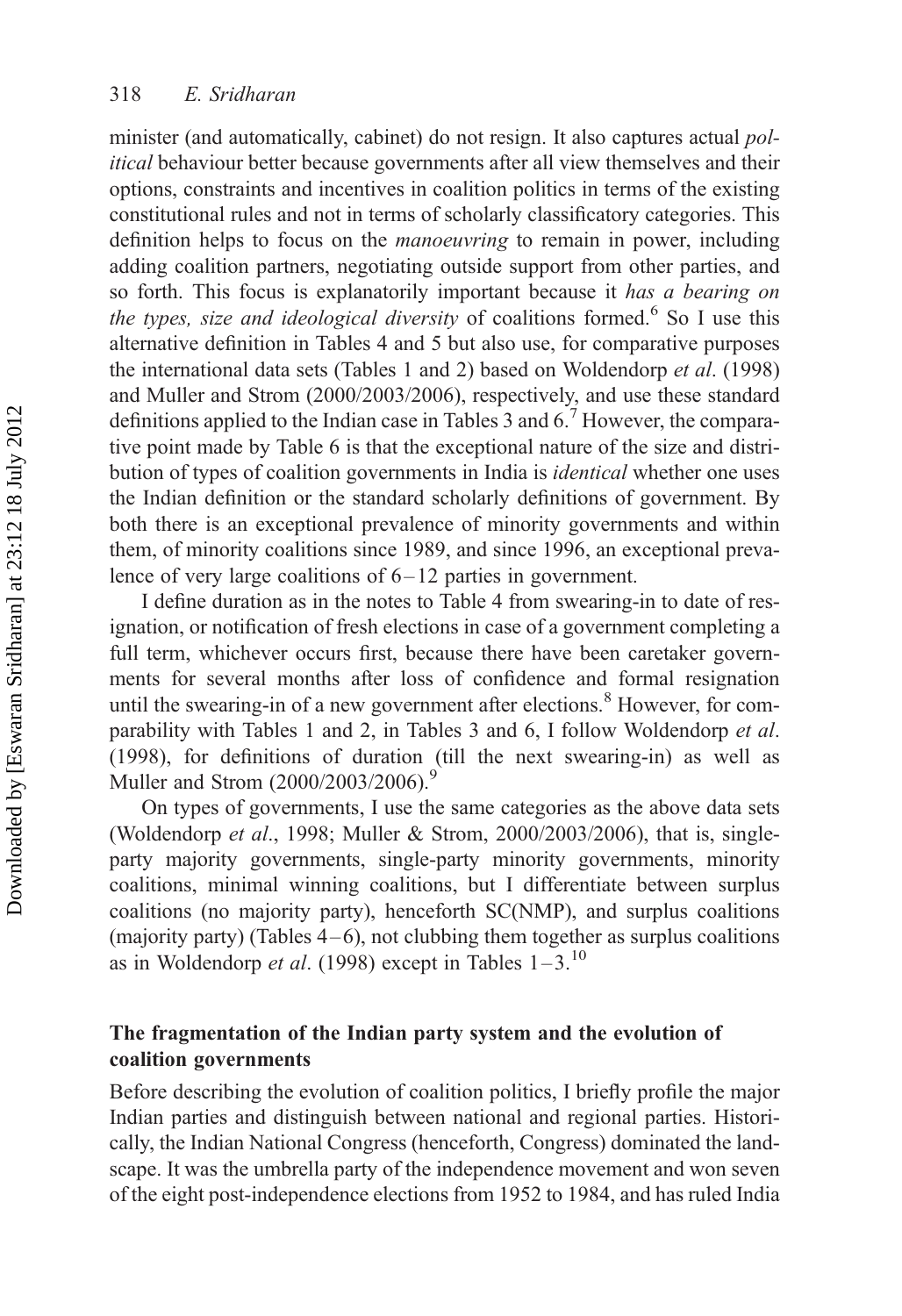SPM MWC SC SPMG MC Caretaker Total India govts (Woldendorp et al.) 10, 14,337, 1434 0, 0, 0 1, 856, 856 2, 2014, 1007 19, 4680, 246 6, 455, 76 38, 22,342, 588 India govts (Muller and Strom) 13, 13,845, 1065 0, 0, 0 1, 843, 843 2, 1849, 925 22, 4445, 202 – 38, 20,982, 552

Table 3. Indian governments by international definitions, 1947–2009.

Notes: See notes to Table 1 for column heading acronyms. The three numbers in each cell denote the number of governments, their total duration in days, and the average duration in days per government. This table shows Indian governments from 1947 to 2009, excluding the governmen<sup>t</sup> formed in 2009, according to the Woldendorp et al. (1993, 1998) definitions and the Muller and Strom (2000/2003/2006) definitions, for 1947–2009, derived from the relevant columns of Table 6. These rows were not inserted into Tables 1 and 2, but shown here as <sup>a</sup> separate table since the period is different and more up to date, which is important for the argumen<sup>t</sup> about coalitions in India. The caretaker governments are governmen<sup>t</sup> no. 5, 7, 12, 14, 19 and 24 of Table 6.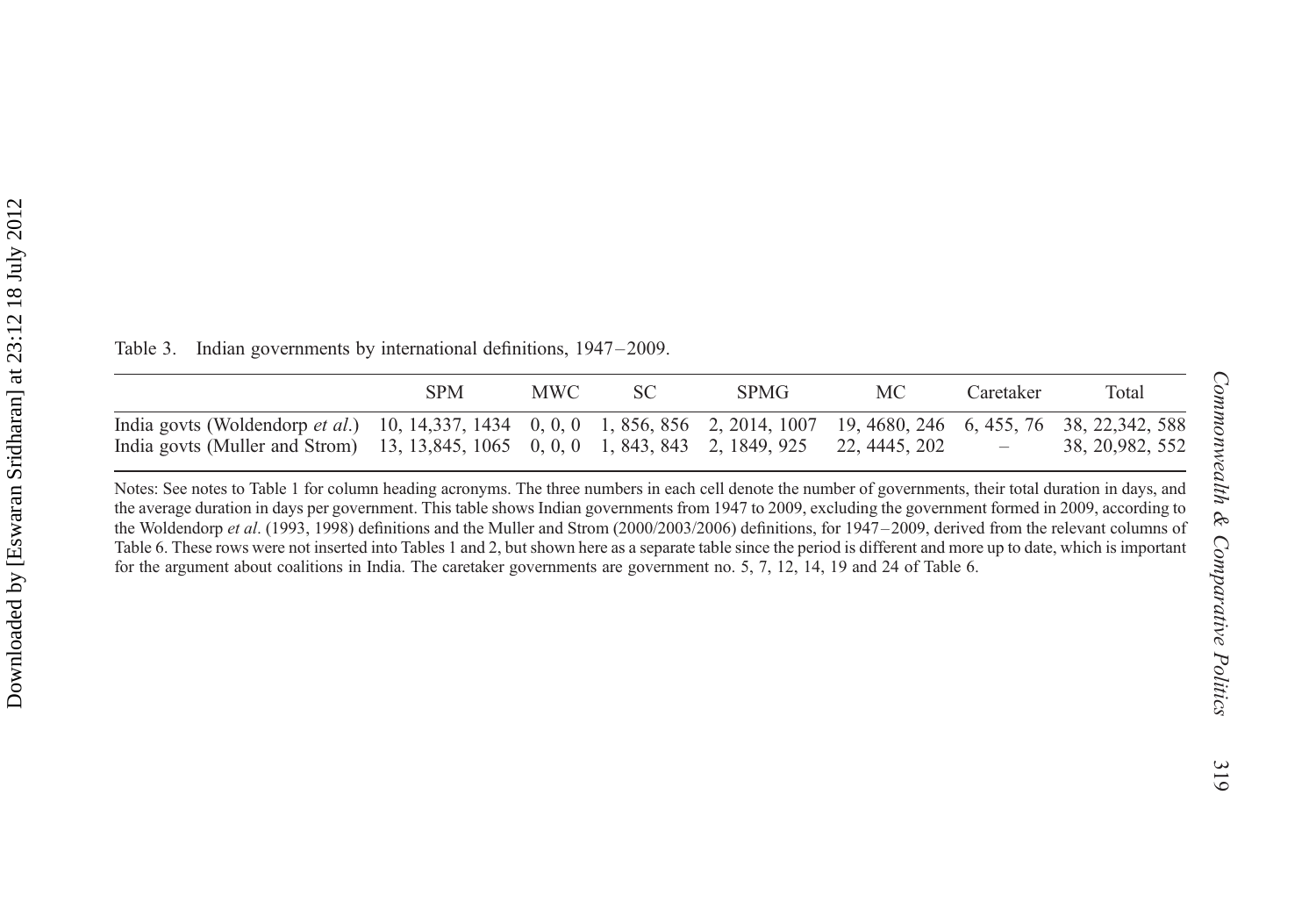| S.<br>no. | Coalition and/or minority<br>governments (leading party or<br>coalition) | Type of<br>government | Number of<br>parties <sup>a</sup> | Date of<br>swearing in | Date of resignation or<br>notification of fresh elections | Number of<br>days |
|-----------|--------------------------------------------------------------------------|-----------------------|-----------------------------------|------------------------|-----------------------------------------------------------|-------------------|
|           | Janata Party                                                             | $SC(MP)^b$            | 2                                 | 24 March 1977          | 15 July 1979                                              | 843               |
| 2         | Janata Party (Secular)                                                   | МC                    | 2                                 | 28 July 1979           | 20 August 1979                                            | 23                |
| 3         | Janata Dal-led National Front                                            | МC                    | 3                                 | 2 December<br>1989     | 7 November 1990                                           | 340               |
| 4         | Samajwadi Janata Party                                                   | <b>SPMG</b>           |                                   | 10 November<br>1990    | 6 March 1991                                              | 116               |
| 5.        | Congress                                                                 | SPMG <sup>c</sup>     |                                   | 21 June 1991           | 27 March 1996                                             | 1741              |
| 6         | BJP-led coalition                                                        | МC                    | 3                                 | 16 May 1996            | 28 May 1996                                               | 12                |
|           | UF under H.D. Deve Gowda                                                 | МC                    | 9                                 | 1 June 1996            | 21 April 1997                                             | 324               |
| 8         | UF under I.K. Gujral                                                     | МC                    | 10                                | 21 April 1997          | 28 November 1997                                          | 221               |
| 9         | <b>BJP-led</b> coalition                                                 | МC                    | 11                                | 19 March 1998          | 17 April 1999                                             | 394               |
| 10        | NDA                                                                      | МC                    | 12                                | 13 October<br>1999     | 29 February 2004                                          | 1599              |
| 11        | UPA I                                                                    | МC                    | 9                                 | 22 May 2004            | 2 March 2009                                              | 1745              |
| 12        | UPA II                                                                   | МC                    | 6                                 | 22 May 2009            |                                                           |                   |

Table 4. Coalition and minority governments (by Indian definition of government).

Notes: See notes to Table 1 for type of governmen<sup>t</sup> acronyms. I have placed surplus coalitions (majority party) and surplus coalition (no majority party) as separate categories of surplus coalitions (SCs). SC(MP)s are those in which a coalition government is formed by a party that enjoys a majority on its own while SC(NMP)s are majority coalition governments which have parties or independents not necessary for a majority but in which no single party has a majority. Alternative (Indian) definition of government: change of governments is defined by the change of prime minister. I ignore the exit of parties and independents if they do not lead to governmen<sup>t</sup> termination due to resignation of the prime minister or notification for fresh elections. This fits the Indian legal definition of government. I count an independent as a separate member of a coalition. I classify a government's status by what it began as (e.g. governmen<sup>t</sup> that began as <sup>a</sup> minority governmen<sup>t</sup> is classified as such even if it changed status to <sup>a</sup> majority governmen<sup>t</sup> by merging, losing defectors or coalition partners). This is because it shows that <sup>a</sup> minority governmen<sup>t</sup> can secure and extend its duration by change of status to majority status while remaining the same governmen<sup>t</sup> by the Indian definition. I calculate duration by calculating the number of days between the dates of swearing in and resignation of the prime minister or fresh notification of elections, whichever is earlier, including the former date and excluding the latter date, despite the governmen<sup>t</sup> continuing until the next swearing in by the Indian legal definition, including its 'caretaker' phase.

Source: Asian Recorder, Keesing's Contemporary Archives, Data India.

<sup>a</sup>I exclude parties that have a minister only from the Rajya Sabha (Upper House).

bJanata Party governmen<sup>t</sup> treated as <sup>a</sup> surplus coalition (majority party) due to the Akali Dal being <sup>a</sup> coalition partner. NDA, National Democractic Alliance led by BJP; UPA, United Progressive Alliance led by Congress. See notes to Table 5 for names and acronyms of parties.

<sup>c</sup>Congress acquired a majority by merging defectors on 31 December 1993.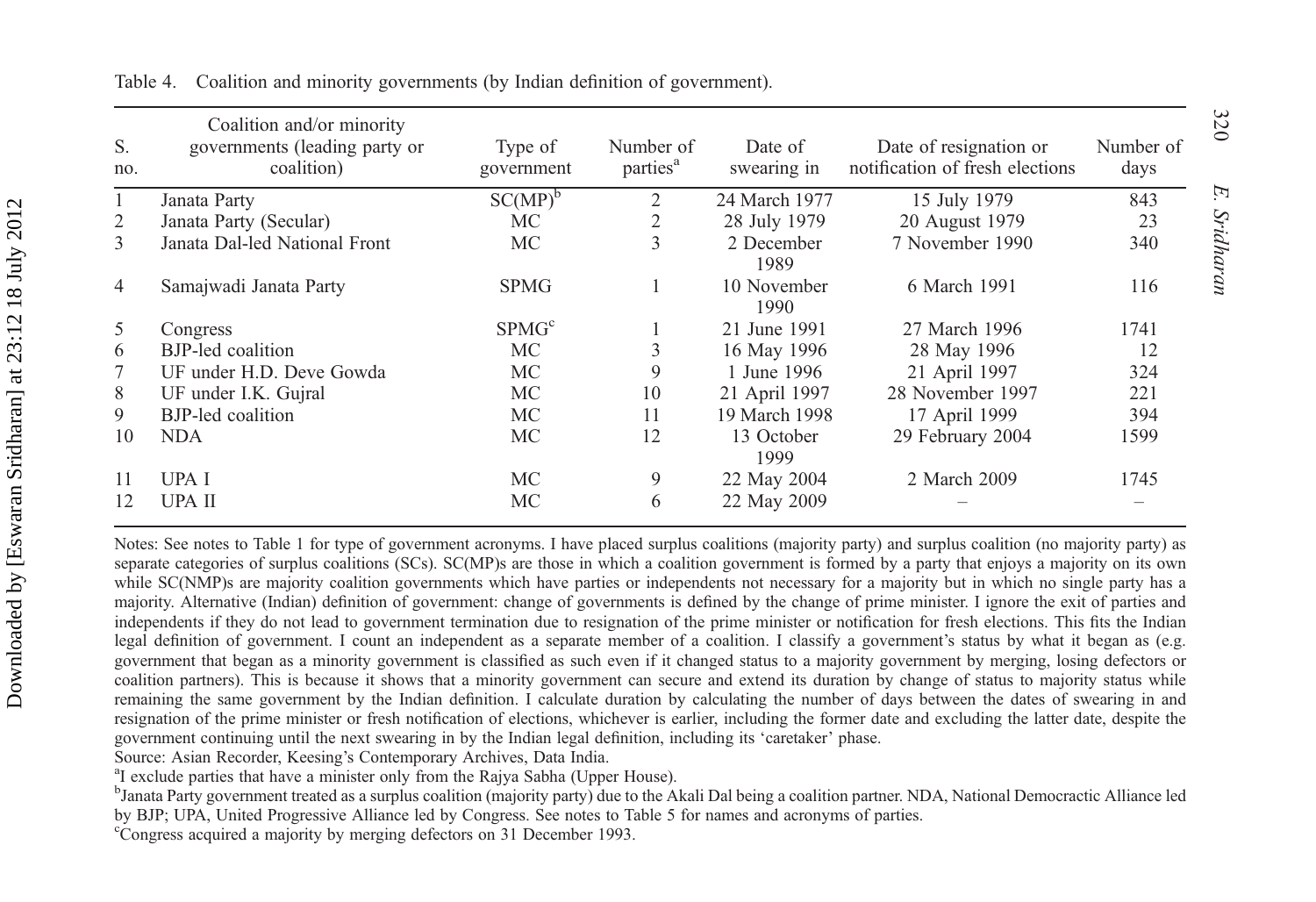| Government                             | Number of parties in ministry<br>from Lok Sabha                                                                | Parties in ministry<br>from Rajya Sabha | Post-electoral<br>allies joining<br>the ministry | Post-election/split parties<br>offering external support to<br>the government           | Pre-electoral coalition<br>parties opting to give<br>external support to the<br>ministry |
|----------------------------------------|----------------------------------------------------------------------------------------------------------------|-----------------------------------------|--------------------------------------------------|-----------------------------------------------------------------------------------------|------------------------------------------------------------------------------------------|
| Janata Party                           | JP, SAD $(2)$                                                                                                  |                                         | $\overline{\phantom{a}}$                         |                                                                                         |                                                                                          |
| Janata Party Secular<br>National Front | $JP(S)$ , AIADMK $(2)$<br>JD, TDP, $Cong(S)$ (3)                                                               | DMK, AGP                                |                                                  | Congress                                                                                | BJP and the Left Parties<br>supporting from<br>outside <sup>a</sup>                      |
| Samajwadi Janata Party                 | SJP(1)                                                                                                         | Janata Party                            |                                                  | Congress supporting from<br>outside                                                     |                                                                                          |
| Congress                               | Congress $(1)$                                                                                                 |                                         |                                                  |                                                                                         |                                                                                          |
| <b>BJP</b>                             | BJP, SHS, SAD $(3)$                                                                                            |                                         |                                                  |                                                                                         |                                                                                          |
| UF under Deve Gowda                    | JD, TMC, SP, DMK, TDP,<br>CPI, Cong(T), AGP, MGP<br>(9)                                                        | Y K Alagh,<br>B. S. Ramoowalia          | <b>CPI</b>                                       | CPI(M), RSP, AIFB,<br>Congress                                                          |                                                                                          |
| UF under Inder Kumar<br>Gujral         | JD, TMC, SP, DMK, TDP,<br>CPI, Cong(T), AGP, MGP<br>(9)                                                        | NC, Y K Alagh,<br>B. S. Ramoowalia      | $\overline{\phantom{0}}$                         | CPI(M), RSP, AIFB,<br>Congress                                                          |                                                                                          |
| BJP-led coalition                      | AC, BJP, SMT, BJD, PMK,<br>SAD, SHS, AIADMK, LS,<br>Inds<br>(Buta Singh, Maneka<br>Gandhi) (11)                | <b>TRC</b>                              | AC                                               | NC, TDP, HLD(R), SDF,<br>MSCP, BSMC, Citizen<br>Common Front, RJP<br>$(A. M.$ Singh $)$ | WBTC, HVP, MDMK,<br>Ind (S. S. Kainth)                                                   |
| <b>NDA</b>                             | BJP, RLD, WBTC, SHS,<br>SAD, JD(U), DMK,<br>MDMK, NC, MSCP, Ind<br>(Maneka Gandhi), PMK,<br>BJD, IFDP $(14)^b$ | Ram Jethmalani                          | NC, RLD,<br><b>IFDP</b>                          | Independents (S.<br>K.Bwismuthiary,<br>Vanlalzawma)                                     | TDP, INLD, SDF, HVC,<br>ABLTC, MADMK <sup>c</sup>                                        |
| <b>UPAI</b>                            | Congress, NCP, IUML, PMK,<br>DMK, JMM, TRS, LJP,<br>RJD(9)                                                     |                                         |                                                  | Left Front, SP, BSP, AIMIM, JKPDP, MDMK, Kerala<br><b>SDF</b>                           | Congress                                                                                 |

Table 5. Parties in coalition governments, names and numbers (by Indian definition of government).

Commonwealth & Comparative Politics

Commonwealth & Comparative Politics

321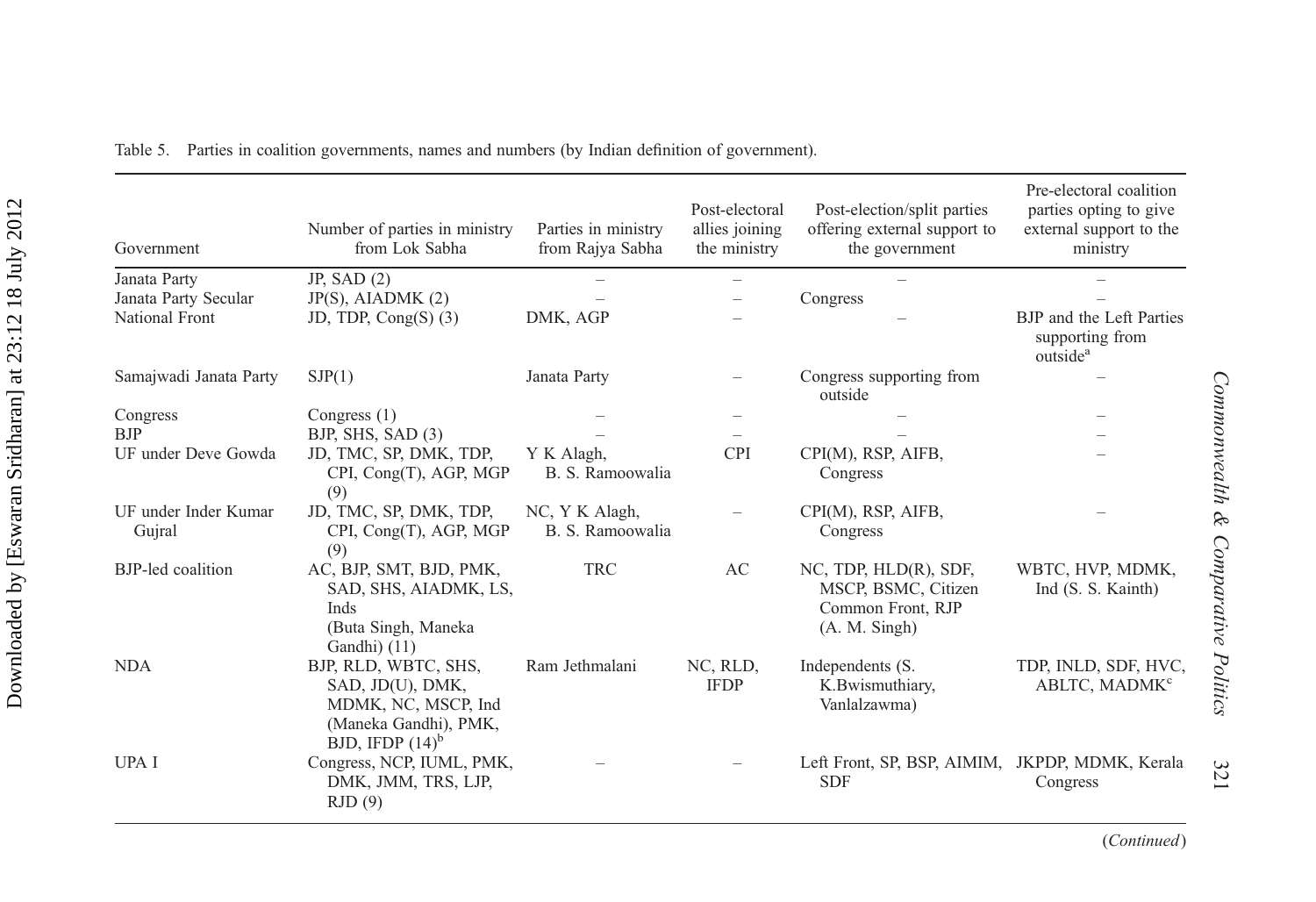| Government | Number of parties in ministry<br>from Lok Sabha | Parties in ministry<br>from Rajya Sabha | Post-electoral<br>allies joining<br>the ministry | Post-election/split parties<br>offering external support to<br>the government                     | Pre-electoral coalition<br>parties opting to give<br>external support to the<br>ministry |
|------------|-------------------------------------------------|-----------------------------------------|--------------------------------------------------|---------------------------------------------------------------------------------------------------|------------------------------------------------------------------------------------------|
| UPA II     | Congress, WBTC, DMK,<br>NCP, NC, IUML $(6)$     |                                         |                                                  | SP, BSP, RJD, JD(S), SDF,<br>NPF, AUDF, JVM(P),<br>BVA, Inds (M. Koda,<br>S. Mandlik, G. H. Khan) | JMM, AIMIM, BPF,<br>Kerala Congress,<br><b>VCK</b>                                       |

Notes: For alternative definitions see notes to Table 4. Parties in column 4 are included in column 2, but not parties/independents from column 2 which is there only for information. JP(S), Janata Party (Secular); SAD, Shiromani Akali Dal; JD, Janata Dal; DMK, Dravida Munnetra Kazhagam; TDP, Telugu Desam Party; AGP, Asom Gana Parishad; Cong(S), Congress (Socialist); SJP, Samajwadi Janata Party; BJP, Bharatiya Janata Party; SHS, Shiv Sena; TMC, Tamil Maanila Congress; SP, Samajwadi Party; CPI, Communist Party of India; CPI(M), Communist Party of India (Marxist); Cong (T), Congress (Tiwari); MGP, Maharashtrawadi Gomantak Party; NC, National Conference; RSP, Revolutionary Socialist Party; AIFB, All India Forward Bloc; AC, Arunachal Congress; SMT, Samata Party; BJD, Biju Janata Dal; PMK, Pattali Makkal Katchi; AIADMK, All India Anna Dravida Munnetra Kazhagam; MDMK, Marumalarchi Dravida Munnetra Kazhagam; NC, Jammu & Kashmir National Conference; MSCP, Manipur State Congress Party; TRC, Tamizhaga Rajiv Congress; HLD(R), Haryana Lok Dal (Rashtriya); SDF, Sikkim Democratic Front; BSMC, Bodoland State Movement Committee; BPF, Bodoland People's Front; RJP, Rashtriya Janata Party; HVP, Haryana Vikas Party; HVC, Himachal Vikas Congress; RLD, Rashtriya Lok Dal; WBTC, West Bengal Trinamul Congress; JD(U), Janata Dal (United); ABLTC, Akhil Bharatiya Loktantrik Congress; MADMK, MGR Anna Dravida Munnetra Kazhagam; IUML, Indian Union Muslim League; JMM, Jharkhand Mukti Morcha; TRS, Telangana Rashtra Samithi; LJP, Lok Janshakti Party; RJD, Rashtriya Janata Dal; BSP, Bahujan Samaj Party; JKPDP, Jammu & Kashmir People's Democratic Party; AIMIM, All India Majlis Ittehadul Muslimeen; IFDP, Indian Federal Democratic Party; NPF, Nagaland People's Front; AUDF, Assam United Democratic Front; JVM(P), Jharkhand Vikas Morcha (Prajatantrik); Bahujan Vikas Aghadi; VCK, Viduthalai Chiruthaigal Katchi.

Source: <http://www.indian-elections.com/index.html>, accessed on 1 May 2008; <http://www.rediff.com/news/elec.htm>, accessed on 1 May 2008. aComprehensive seat adjustments without formal coalition.

<sup>b</sup>Fourteen parties were part of the BJP-led NDA at various times but they were not there at the same time; the largest government was of 12 parties. <sup>c</sup>AC, TRC and two BSP splinter groups won no seats.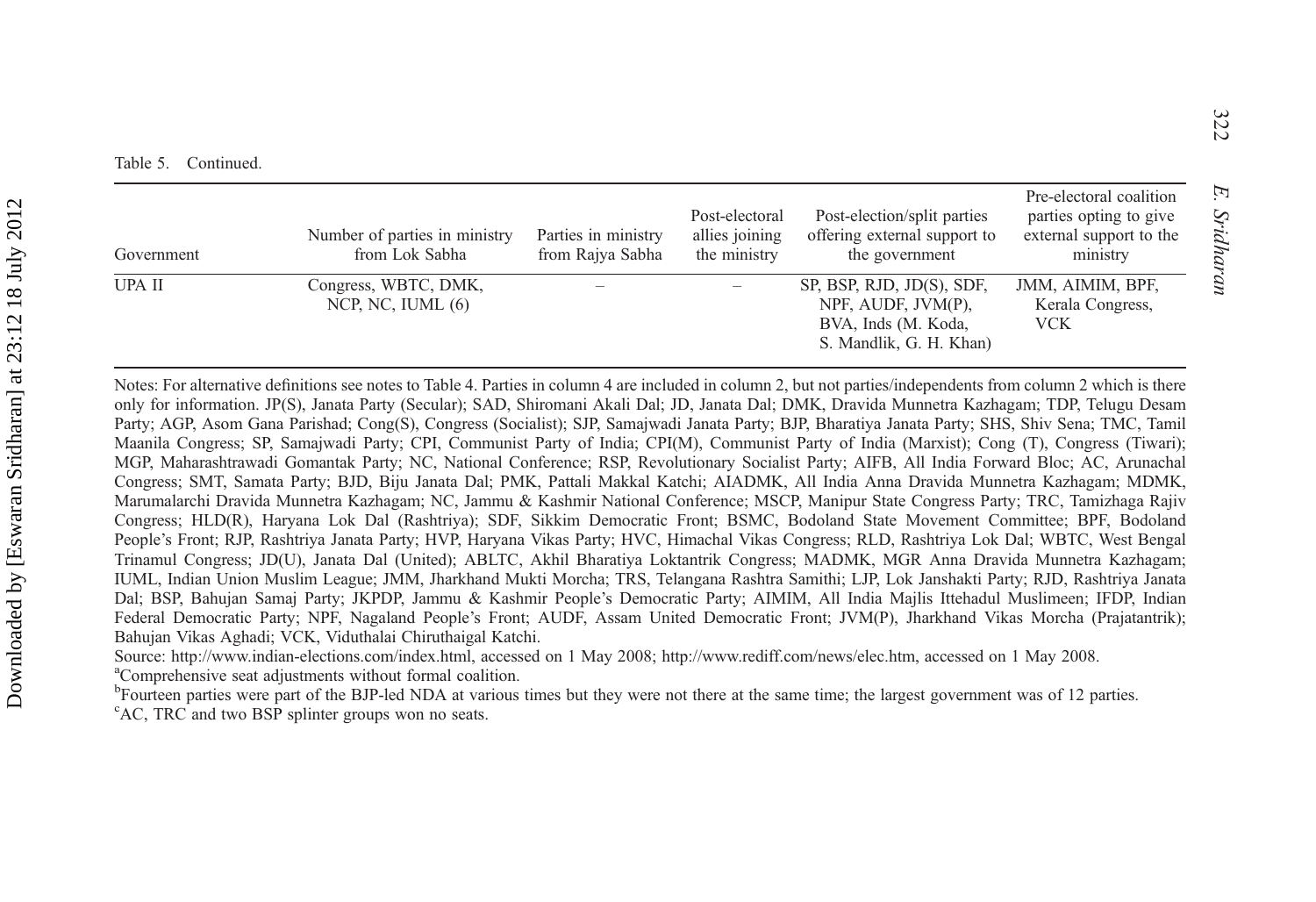| No.            | Name of prime<br>minister  | Date of swearing in              | Date of resignation<br>or dissolution of<br>Lok Sabha or<br>notification of<br>elections whichever<br>is earliest | Date of demitting<br>office | Number of<br>parties in the<br>government<br>(Lok Sabha<br>only) | Type of<br>government | Total<br>number<br>of days<br>by<br>Muller<br>and<br>Strom | Number of<br>days by<br>Woldendorp<br>et al. | Party or leading<br>party and<br>coalition) |
|----------------|----------------------------|----------------------------------|-------------------------------------------------------------------------------------------------------------------|-----------------------------|------------------------------------------------------------------|-----------------------|------------------------------------------------------------|----------------------------------------------|---------------------------------------------|
|                | Jawaharlal Nehru           | 15 August 1947                   | 14 November 1951                                                                                                  | 13 May 1952                 |                                                                  | <b>SPM</b>            | 1552                                                       | 1733                                         | Congress                                    |
| $\overline{2}$ | Jawaharlal Nehru           | 13 May 1952                      | 19 January 1957                                                                                                   | 17 April 1957               |                                                                  | <b>SPM</b>            | 1712                                                       | 1800                                         | Congress                                    |
| 3              | Jawaharlal Nehru           | 17 April 1957                    | 13 January 1962                                                                                                   | 1 April 1962                |                                                                  | <b>SPM</b>            | 1732                                                       | 1810                                         | Congress                                    |
| 4              | Jawaharlal Nehru           | 1 April 1962                     |                                                                                                                   | 27 May 1964                 |                                                                  | <b>SPM</b>            | 787                                                        | 787                                          | Congress                                    |
| 5              | Gulzari Lal Nanda          | 27 May 1964                      |                                                                                                                   | 9 June 1964                 |                                                                  | <b>SPM</b>            | 13                                                         | 13                                           | Congress                                    |
| 6              | Lal Bahadur Shastri        | 9 June 1964                      |                                                                                                                   | 11 January 1966             |                                                                  | <b>SPM</b>            | 581                                                        | 581                                          | Congress                                    |
|                | Gulzari Lal Nanda          | 11 January 66                    |                                                                                                                   | 24 January 1966             |                                                                  | <b>SPM</b>            | 13                                                         | 13                                           | Congress                                    |
| 8              | Indira Gandhi              | 24 January 1966                  | 13 January 1967                                                                                                   | 13 March 1967               |                                                                  | <b>SPM</b>            | 353                                                        | 413                                          | Congress                                    |
| 9              | Indira Gandhi              | 13 March 1967                    | 27 December 1970                                                                                                  | 18 March 1971               |                                                                  | <b>SPM</b>            | 1385                                                       | 1466                                         | Congress                                    |
| 10             | Indira Gandhi              | 18 March 1971                    | 10 February 1977                                                                                                  | 24 March 1977               |                                                                  | <b>SPM</b>            | 2156                                                       | 2198                                         | Congress                                    |
| 11             | Morarji Desai              | 24 March 1977                    | 15 July 1979                                                                                                      | 28 July 1979                | $\overline{c}$                                                   | SC(MP)                | 843                                                        | 856                                          | Janata Party                                |
| 12             | Ch. Charan Singh           | 28 July 1979                     | 20 August 1979                                                                                                    | 14 January 1980             | $\overline{2}$                                                   | MC                    | 23                                                         | 170                                          | Janata Party<br>Secular                     |
| 13             | Indira Gandhi              | 14 January 1980                  |                                                                                                                   | 31 October 1984             |                                                                  | <b>SPM</b>            | 1752                                                       | 1752                                         | Congress                                    |
| 14             | Rajiv Gandhi               | 31 October 1984                  | 20 November 1984                                                                                                  | 31 December 1984            |                                                                  | <b>SPM</b>            | 21                                                         | 61                                           | Congress                                    |
| 15             | Rajiv Gandhi               | 31 December 1984 23 October 1989 |                                                                                                                   | 2 December 1989             |                                                                  | <b>SPM</b>            | 1788                                                       | 1797                                         | Congress                                    |
| 16             | Vishwanath Pratap<br>Singh | 2 December 1989                  |                                                                                                                   | 10 November<br>1990         | 3                                                                | <b>MC</b>             | 343                                                        | 343                                          | Janata Dal-led NF                           |
| 17             | Chandra Shekhar            | 10 November 1990 6 March 1991    |                                                                                                                   | 21 June 1991                |                                                                  | <b>SPMG</b>           | 116                                                        | 223                                          | Samajwadi Janata<br>Party                   |
| 18             | P. V. Narasimha Rao        | 21 June 1991                     | 19 March 1996                                                                                                     | 16 May 1996                 |                                                                  | <b>SPMG</b>           | 1733                                                       | 1791                                         | Congress                                    |

Table 6. Coalitions by prime minister (by Woldendorp et al., 1998; Muller & Strom, 2000/2003/2006, definitions of government and duration).

(Continued)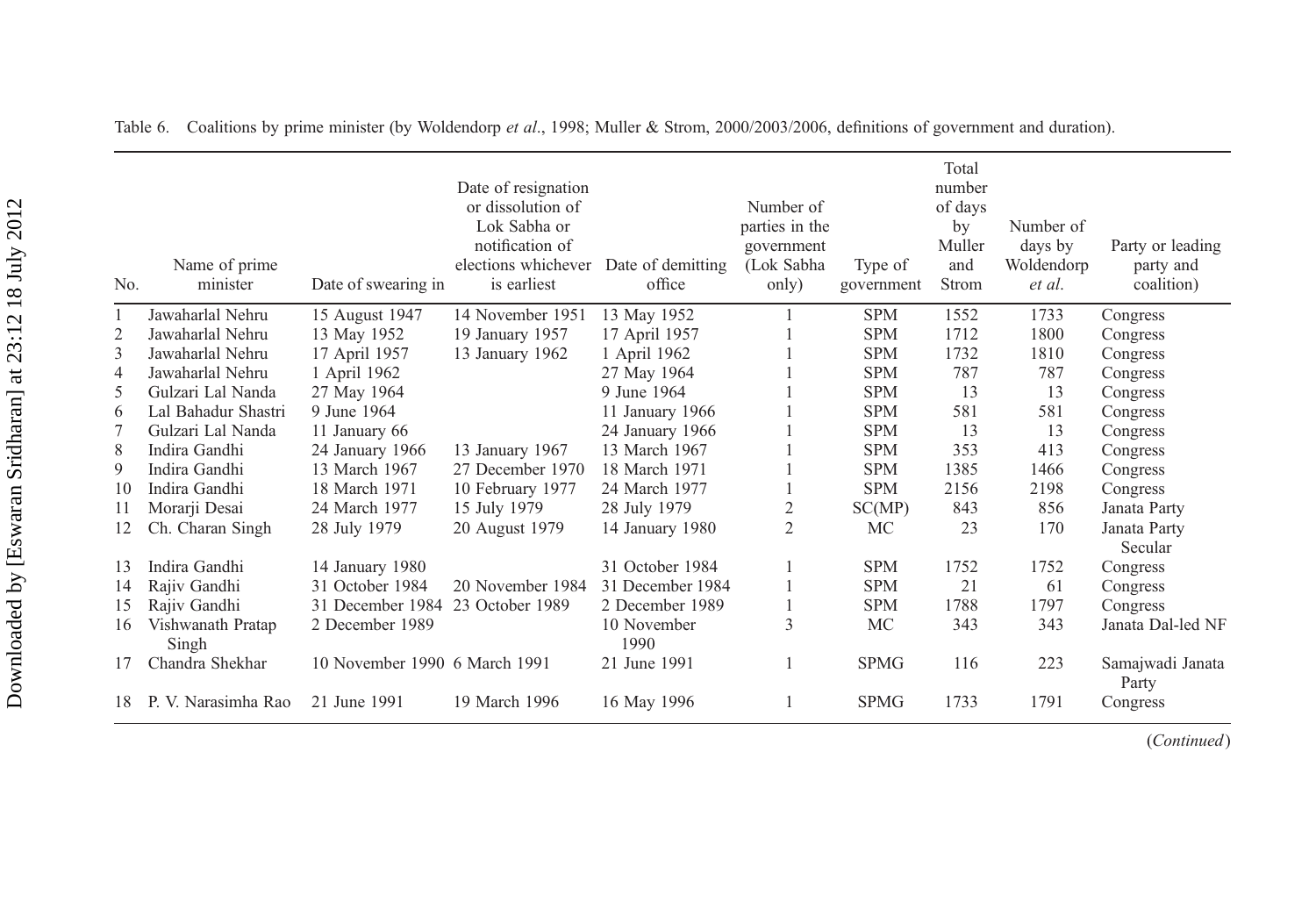| Table 6. |  | Continued. |
|----------|--|------------|
|----------|--|------------|

| No. | Name of prime<br>minister | Date of swearing in | Date of resignation<br>or dissolution of<br>Lok Sabha or<br>notification of<br>elections whichever<br>is earliest | Date of demitting<br>office      | Number of<br>parties in the<br>government<br>(Lok Sabha<br>only) | Type of<br>government | Total<br>number<br>of days<br>by<br>Muller<br>and<br>Strom | Number of<br>days by<br>Woldendorp<br>et al. | Party or leading<br>party and<br>coalition) |
|-----|---------------------------|---------------------|-------------------------------------------------------------------------------------------------------------------|----------------------------------|------------------------------------------------------------------|-----------------------|------------------------------------------------------------|----------------------------------------------|---------------------------------------------|
| 19  | Atal Behari Vajpayee      | 16 May 1996         | 28 May 1996                                                                                                       | 1 June 1996                      | 3                                                                | MC                    | 12                                                         | 16                                           | BJP-led coalition                           |
| 20  | H. D. Deve Gowda          | 1 June 1996         |                                                                                                                   | 21 April 1997                    | 9                                                                | MC                    | 109                                                        | 109                                          | Janata Dal-led UF                           |
| 21  | Inder Kumar Gujral        | 21 April 1997       | 28 November 1997                                                                                                  | 19 March 1998                    | 10                                                               | MC                    | 221                                                        | 332                                          | Janata Dal-led UF                           |
| 22  | Atal Behari Vajpayee      | 19 March 1998       |                                                                                                                   | $20$ April $1998^a$              | 11                                                               | MC                    | 32                                                         | 32                                           | <b>BJP-led</b> coalition                    |
| 23  | Atal Behari Vajpayee      | 20 April 1998       |                                                                                                                   | 14 April 1999 <sup>b</sup>       | 10                                                               | MC                    | 359                                                        | 359                                          | <b>BJP-led</b> coalition                    |
| 24  | Atal Behari Vajpayee      | 14 April 1999       | 17 April 1999                                                                                                     | 13 October 1999                  | 9                                                                | <b>MC</b>             | 3                                                          | 182                                          | <b>BJP-led</b> coalition                    |
| 25  | Atal Behari Vajpayee      | 13 October 1999     |                                                                                                                   | 5 February 2001 <sup>c</sup>     | 12                                                               | <b>MC</b>             | 479                                                        | 479                                          | <b>BJP-led NDA</b>                          |
| 26  | Atal Behari Vajpayee      | 5 February 2001     |                                                                                                                   | 15 March $2001d$                 | 11                                                               | MC                    | 38                                                         | 38                                           | <b>BJP-led NDA</b>                          |
| 27  | Atal Behari Vajpayee      | 15 March 2001       |                                                                                                                   | 22 July $2001^{\circ}$           | 10                                                               | MC                    | 129                                                        | 129                                          | <b>BJP-led NDA</b>                          |
| 28  | Atal Behari Vajpayee      | 22 July 2001        |                                                                                                                   | 1 July $2002^t$                  | 11                                                               | MC                    | 344                                                        | 344                                          | <b>BJP-led NDA</b>                          |
| 29  | Atal Behari Vajpayee      | 1 July 2002         |                                                                                                                   | 23 December<br>2002 <sup>g</sup> | 11                                                               | MC                    | 175                                                        | 175                                          | <b>BJP-led NDA</b>                          |
| 30  | Atal Behari Vajpayee      | 23 December 2002    |                                                                                                                   | 23 May 2003 <sup>h</sup>         | 11                                                               | MC                    | 151                                                        | 151                                          | <b>BJP-led NDA</b>                          |
| 31  | Atal Behari Vajpayee      | 23 May 2003         |                                                                                                                   | 8 September 2003 <sup>1</sup>    | 10                                                               | MC                    | 108                                                        | 108                                          | <b>BJP-led NDA</b>                          |
| 32  | Atal Behari Vajpayee      | 8 September 2003    |                                                                                                                   | 21 December<br>2003 <sup>j</sup> | 11                                                               | MC                    | 104                                                        | 104                                          | <b>BJP-led NDA</b>                          |
| 33  | Atal Behari Vajpayee      | 21 December 2003    |                                                                                                                   | 30 December<br>2003 <sup>k</sup> | 10                                                               | MC                    | 9                                                          | 9                                            | <b>BJP-led NDA</b>                          |
| 34  | Atal Behari Vajpayee      | 30 December 2003    |                                                                                                                   | 12 January 2004                  | 9                                                                | MC                    | 13                                                         | 13                                           | <b>BJP-led NDA</b>                          |
| 35  | Atal Behari Vajpayee      | 12 January 2004     | 29 February 2004                                                                                                  | 22 May $2004^m$                  | 8                                                                | MC                    | 48                                                         | 131                                          | <b>BJP-led NDA</b>                          |
| 36  | Manmohan Singh            | 22 May 2004         |                                                                                                                   | 24 July $2004^n$                 | 9                                                                | MC                    | 63                                                         | 63                                           | Congress-led UPA                            |
| 37  | Manmohan Singh            | 24 July 2004        |                                                                                                                   | 23 September<br>$2006^\circ$     | 8                                                                | MC                    | 791                                                        | 791                                          | Congress-led UPA                            |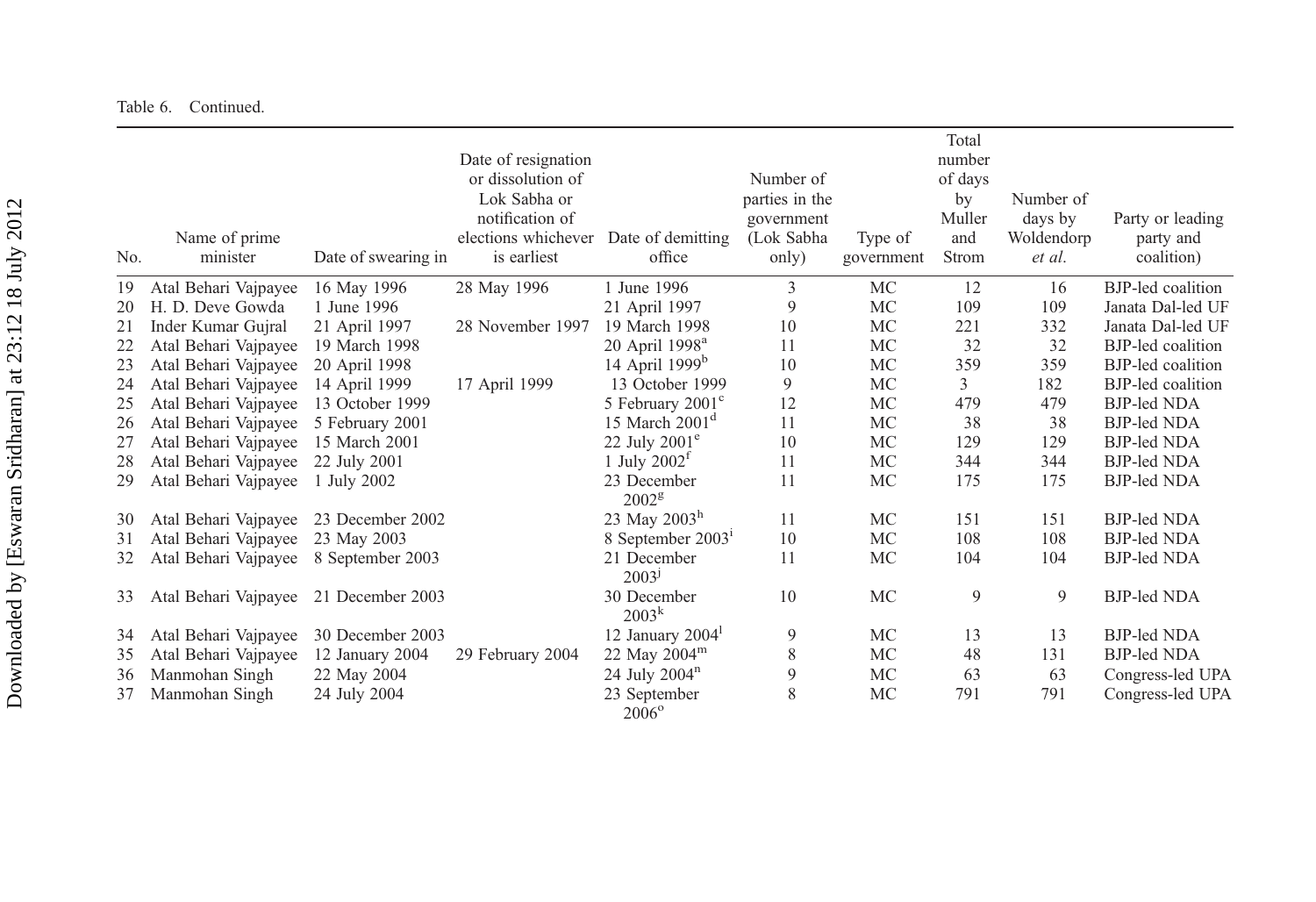|                               | 38 Manmohan Singh 23 September 2006 2 March 2009 22 May 2009 |                          |                          | MC | 891                                 | 972 Congress-led UPA |
|-------------------------------|--------------------------------------------------------------|--------------------------|--------------------------|----|-------------------------------------|----------------------|
| 39 Manmohan Singh 22 May 2009 |                                                              | $\overline{\phantom{a}}$ | $\overline{\phantom{a}}$ |    | the contract of the contract of the | Congress-led UPA     |

Notes: Dates of swearing-in include not only legal swearing in but also the start of a new government by Woldendorp et al. (1993, 1998) and Muller and Strom (2000/ 2003/2006) criteria, e.g. after the exit of <sup>a</sup> coalition partner. See notes to Table 1 for type of governmen<sup>t</sup> acronyms. I follow the West European definition of Muller and Strom (2000/2003/2006) and the Parliamentary Democracy Data Archive ([www.pol.umu.se/ccpd\)](www.pol.umu.se/ccpd), and the cross-national definition of Woldendorp *et al.* (1998) and count <sup>a</sup> new cabinet only when (a) the party composition of the executive coalition changes (b) the prime minister changes (c) there is <sup>a</sup> general election. I further count independents as separate members of <sup>a</sup> coalition. I exclude parties which have <sup>a</sup> minister only from the Upper House. Due to the above reasons I do not classify the 1969 split in the Congress and formation of Congress(R) as leading to a separate government. This is so because there is no change of prime minister, no change of party composition and there is no general election. I do not count the addition of individual MPs to the ruling party as <sup>a</sup> change of government. For this reason P. V. Narasimha Rao's 1991 governmen<sup>t</sup> is treated as an SPMG, even though there was <sup>a</sup> change of status and the governmen<sup>t</sup> attained <sup>a</sup> majority in 1993. This was due to the independent MP's joining the Congress. I calculate the total duration (in days) of the government by both Wolderndorp et al. (1993, 1998) and Muller and Strom (2000/2003/2006). In the former case, I define it as the date of swearing in to the date of swearing in of the next government, and by Muller and Strom's definition, by the date of swearing in to the date of resignation or notification of fresh elections, or the change (a) above which does not involve resignation of the prime minister or an election. In each case I include the first date and exclude the second date mentioned in calculating duration. Source: Same as Table 5.

<sup>a</sup>Buta Singh forced by A. B. Vajpayee to resign from the cabinet.

<sup>b</sup>AIADMK ministers resigned from the Union Council of Ministers.

<sup>c</sup>PMK quits NDA and the Union Council of Ministers.

<sup>d</sup>Trinamool Congress quits NDA and the Union Council of Ministers.

eRLD joins the NDA, Ajit Singh sworn in as the cabinet minister.

fPMK rejoins the Union Council of Ministers, Maneka Gandhi (Ind) dropped from the Union Council of Ministers. She continues to support the government.

<sup>g</sup>NC quits the Union Council of Ministers.

hRLD quits the NDA and the Union Council of Ministers, and IFDP joins the Union Council of Ministers.

<sup>1</sup>Trinamool Congress joins the NDA and the Union Council of Ministers.

<sup>j</sup>DMK quits the NDA and the Union Council of Ministers.

<sup>k</sup>MDMK quits the NDA and the Union Council of Ministers.

lPMK quits the NDA and the Union Council of Ministers.

mPrime Minister Vajpayee demits office.

<sup>n</sup>Shibu Soren resigns from the cabinet following the arrest warrant issued against him JMM continues to support the government.

<sup>o</sup>TRS leaves the Union Council of Ministers and the UPA.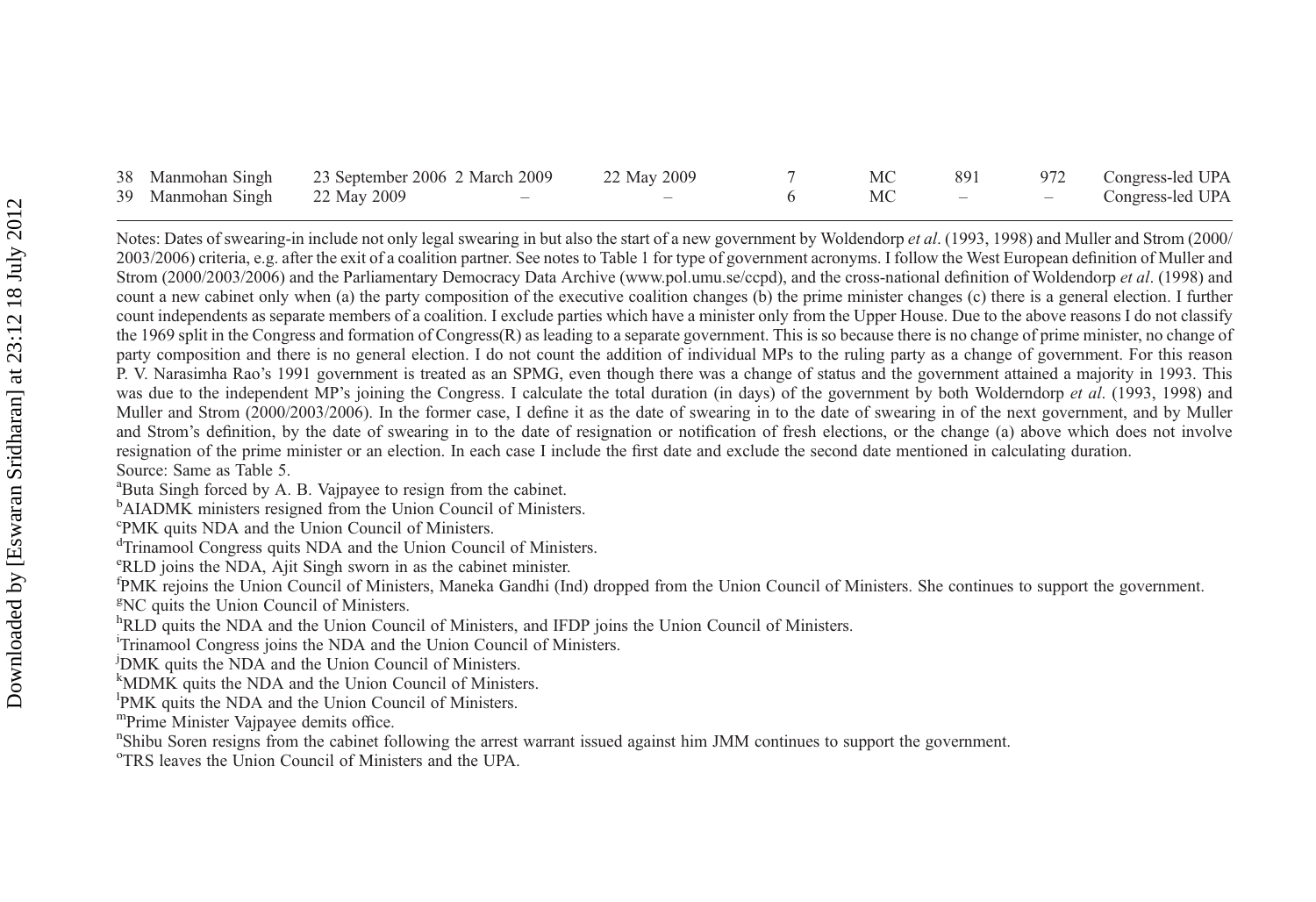for 52 of the 65 years since independence in 1947, winning majorities until 1989 (except in 1977) with pluralities of the vote of 40 per cent and above, against a fragmented opposition. Even since 1989 it has maintained a vote share plurality in all seven elections. The Congress is a secular party that subscribes to a linguistically and culturally pluralist notion of Indian nationhood.

There are four other major categories of parties (each not necessarily constituting a coalition). I classify them as Hindu nationalist (the Bharatiya Janata Party, or BJP, and the Shiv Sena), the Communist parties (the CPI(M), the CPI), the agrarian/lower-caste populist (the Janata Party, the Janata Dal and its offshoots like the Samajwadi Party, Rashtriya Janata Dal, Rashtriya Lok Dal, Biju Janata Dal, Janata Dal (Secular), Janata Dal (United), etc.) and ethnic/ ethno-regional parties based on particular regional linguistic groups (DMK, AIADMK, SAD, TDP, AGP) or lower-caste blocs (BSP) or tribes (JMM) (Table 5, Notes, for acronyms used hereon). Except for the Congress, BJP and CPI (M), these are regional parties with a single-state stronghold.<sup>11</sup>

The first four general elections to the Lok Sabha (Lower House), in 1952, 1957, 1962, and 1967, coincided with elections to all the state assemblies. In the first three of these, the Congress party won two-thirds majorities in the Lok Sabha on the basis of only vote share pluralities of  $44-48$  per cent. It also won a majority of seats in nearly all state assembly elections from 1952– 62, again on the basis of mostly a plurality of votes against a fragmented opposition. From 1967 onward, a consolidation of the non-Congress opposition took place, state-by-state, in tandem with such consolidation in state assembly elections leading to either two-party, one party versus a coalition, or twocoalition systems, i.e. bipolar systems. This bipolar consolidation was the key feature and driving force of the fragmentation of the national party system.<sup>12</sup> But this bipolar consolidation has been one of *multiple bipolarities* (e.g. Congress-BJP, Congress-Left, Congress-Regional Party, in different states), thereby contributing to fragmentation at the national level.

Duvergerian dynamics were the drivers of these multiple bipolarities. Duverger's law states that the first-past-the-post or single-member simple plurality (SMSP) system produces an imperative of consolidation of voters (and politicians) around a principal rival party to have a realistic chance of winning against a dominant party, thus leading to the elimination of third parties, or at least an alliance of other parties against a leading party.<sup>13</sup> While Duverger's law applies essentially at the constituency level, where strong local/state parties exist as in a federal polity like India's where the states are linguistic and cultural entities reflecting such social cleavages, and where the division of powers makes state-level power politically attractive enough to form single-state parties, Duvergerian dynamics can lead to two-party or bipolar state party systems due to the consolidation of the state-level opposition to the principal party in a principal rival, whether a national or regional party,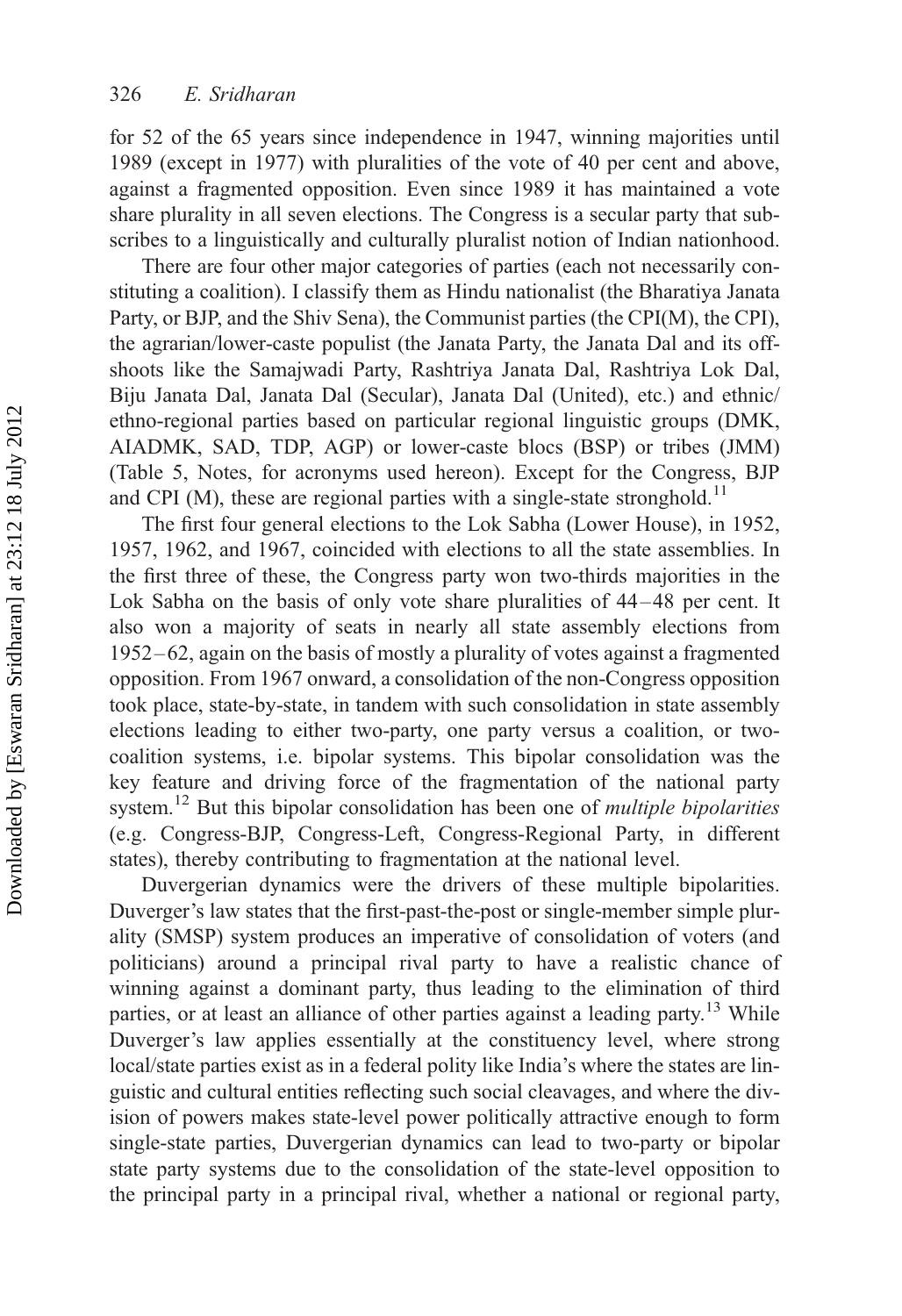while simultaneously leading to a national multi-party system because the statelevel two-party systems do not consist of the same two parties (Rae, 1971).<sup>14</sup>

The major trends of 1989 – 2009 are the relative decline of the Congress, the rise of the BJP, and the rise of regional parties. In 1989, the erosion of the Congress party's vote plurality to below 40 per cent led to a situation where this no longer converted to a seat majority. This process has resulted in an evolving party system in which no party has achieved a majority in the seven elections since 1989, necessitating minority and/or coalition governments. The national party system has become increasingly fragmented since 1989 while party systems at the state level have become bipartisan or bipolar, hence less fragmented, in more and more states. The fragmentation of the party system since 1989 is shown by the index of the effective number of parties (Table 7).

There have been 12 cases of coalition and/or minority governments in India since independence (Tables 4 and 5) by my alternative criteria or 26 cases by standard criteria (Table 6), including all since 1989.

All the coalitions since 1996 have been inter-state territorial coalitions, that is, between parties based in different states. The period since 1991 has also seen intra-state alliances based on ideology (BJP –Shiv Sena) and based on territorial compatibility of three kinds. The first are intra-state alliances in which the regional party allies with a national party with the former getting most of both Lok Sabha and assembly seats.<sup>15</sup> Second, the reverse of this pattern, viz., an alliance between a minor state party and a national party in which

| S. No.         | Year | Effective number of parties (votes) Effective number of parties (seats) |      |
|----------------|------|-------------------------------------------------------------------------|------|
| $\mathbf{1}$   | 1952 | 4.53                                                                    | 1.80 |
| $\overline{2}$ | 1957 | 3.98                                                                    | 1.76 |
| 3              | 1962 | 4.40                                                                    | 1.85 |
| 4              | 1967 | 5.19                                                                    | 3.16 |
| 5              | 1971 | 4.63                                                                    | 2.12 |
| 6              | 1977 | 3.40                                                                    | 2.63 |
| 7              | 1980 | 4.25                                                                    | 2.28 |
| 8              | 1984 | 3.99                                                                    | 1.69 |
| 9              | 1989 | 4.80                                                                    | 4.35 |
| 10             | 1991 | 5.10                                                                    | 3.70 |
| 11             | 1996 | 7.11                                                                    | 5.83 |
| 12             | 1998 | 6.91                                                                    | 5.28 |
| 13             | 1999 | 6.74                                                                    | 5.87 |
| 14             | 2004 | 7.60                                                                    | 6.50 |
| 15             | 2009 | 7.98                                                                    | 5.01 |

Table 7. Effective number of parties in lower house elections.

Source: See Journal of the Indian School of Political Economy, XV/1-2 (January –June 2003), Statistical Supplement, Tables  $1.1 - 1.13$ , 293-307. For 2004, the index was calculated by the Centre for the Study of Developing Societies, New Delhi; for 2009 by the author.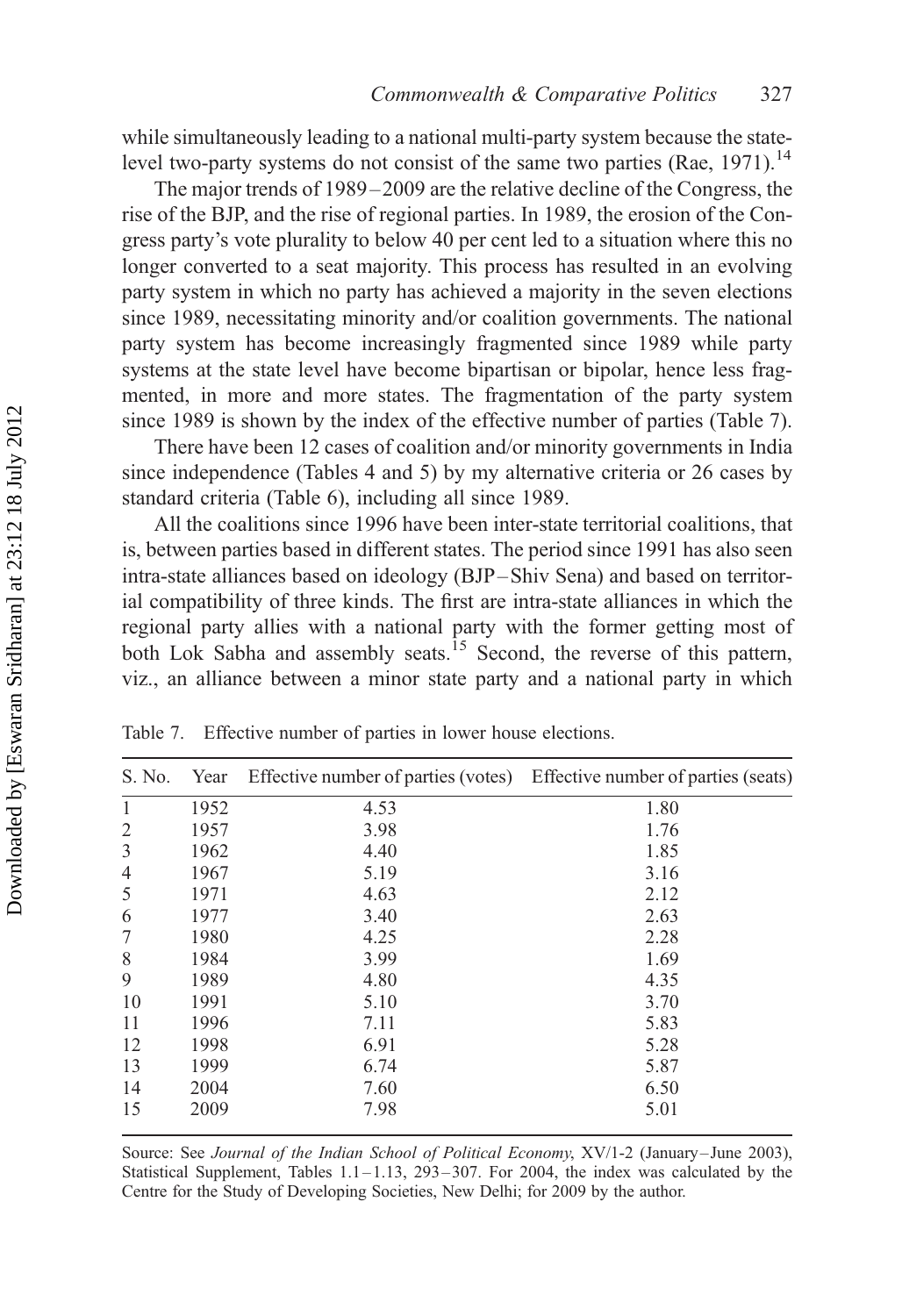the latter gets most of both Lok Sabha and assembly seats, the key being territorial compatibility in which the national party does not contest in its ally's intra-state strongholds.<sup>16</sup> Third, intra-state alliances in which the regional party contests fewer Lok Sabha seats and more assembly seats and its national party ally vice versa (BJP –Shiv Sena). The clear emphasis of coalitions has been on territorial compatibility even at the expense of ideological compatibility, particularly the BJP's alliances of 1998, 1999, and 2004, and the Congress alliances of 2004 and 2009, but even the United Front (UF) coalition of 1996. Coalitions have been driven by the imperative to aggregate votes to win and not by ideological cleavages except for Congress –BJP and BJP –Left differences on secularism.<sup>17</sup>

# Coalition theory and India: minority coalitions viable due to institutional features and locked-in supporters?

Of early theories of coalition formation, power maximisation or office-seeking theories predict minimal winning coalitions because in such coalitions each member's share of the payoff is maximised.<sup>18</sup> Early policy-based theories on the other hand, predict minimum connected winning coalitions (Axelrod, 1970), i.e. coalitions that are composed of member parties adjacent on the ideological scale and, at least, not incompatible on major issues, and within this limiting condition, the minimum number of parties needed for a majority.

Neither set of these early theories predicts minority governments (which include minority coalitions) or surplus coalitions (with redundant partners, not necessary for a majority). However, 21 per cent of governments in 20 Western democracies over 1945–95, and 36 per cent of governments in 17 European democracies over 1945–99, have been minority governments, including the great majority of governments in Denmark, Norway, and Sweden, over 1945 – 95 (Tables 1 and 2). Minority coalitions have been 36 per cent (Table 1) or 33 per cent (Table 2) of all minority governments in stable democracies.

Later theorising argues that minority governments are signs of the largest party's strength and/or ideological centrality (Van Roozendaal, 1992; Crombez, 1996) and policy acceptability (Laver & Schofield, 1990/1998:  $68-69$ .<sup>19</sup> Strom (1990: 42-44) argues that minority governments form when the opposition can influence policy and that, 'More than anything else it is the anticipation of future elections that predisposes party leaders to opt for minority governments' (Strom, 1990: 237). Neo-institutional critics of early coalition theory (Bergman, 1993; Strom et al., 1994) point to the most viable government given country-specific institutional constraints, particularly the presence or absence of investiture votes. SC (NMP)s are more likely when a vote of confidence is an investiture requirement, and minority governments when there are only votes of no-confidence.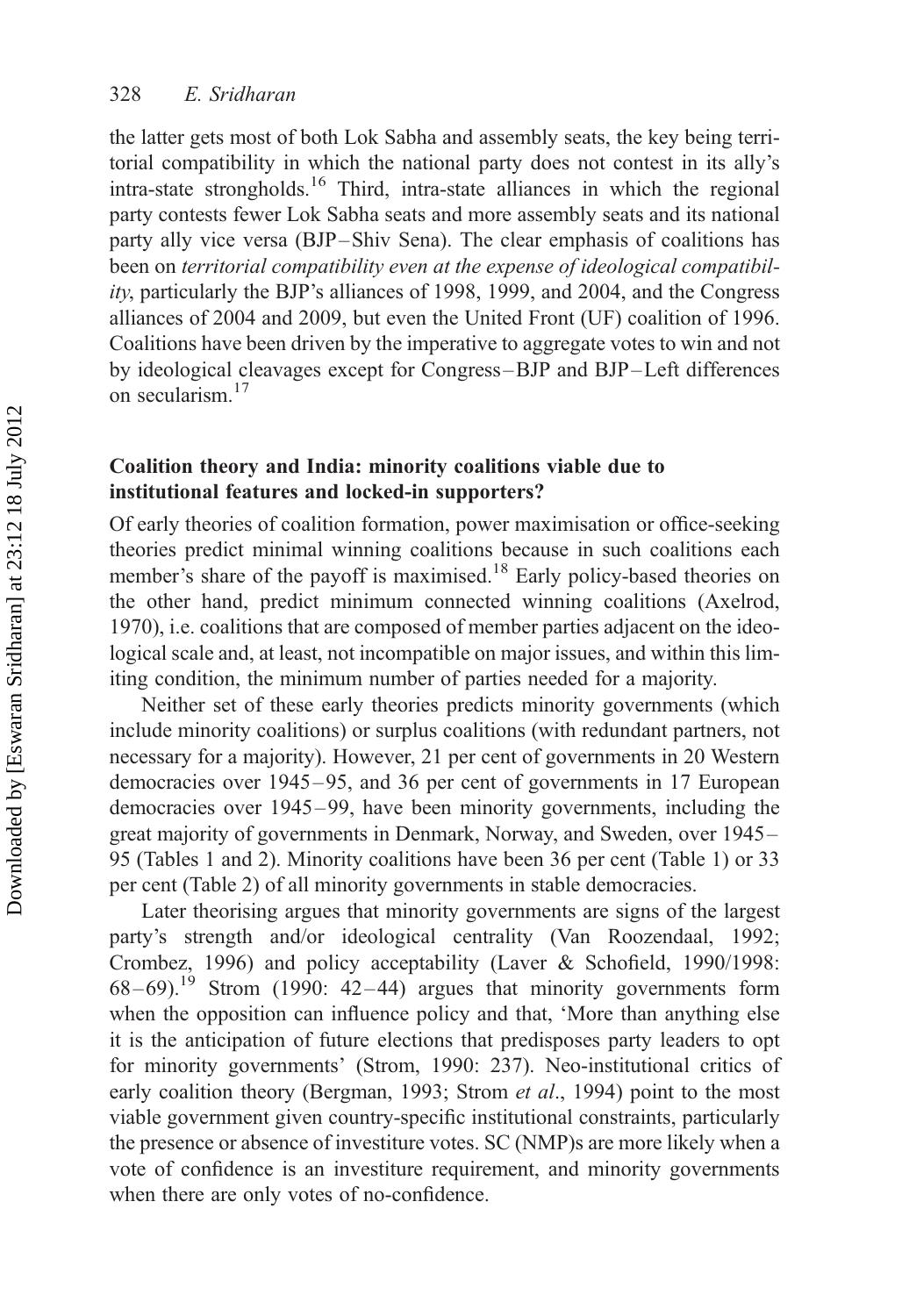Vital for understanding the dynamics of coalition governments in India are the distinctions between formal and substantive minority governments, and related to this, the relationship between executive and legislative coalitions, and pre-electoral and post-electoral coalitions. Following Strom (1990: 62), formal minority governments are those that have external support that was (i) negotiated prior to government formation and (ii) is explicit, comprehensive and more than short-term, *and* (iii) which makes a difference between minority and majority status. Others are substantive minority governments that have to negotiate support from issue-to-issue. Formal minority governments can be like majority coalitions as Strom (1990: 61) puts it: '... if the commitment of these external supporters is just as strong as that of parties inside the government, then there would be no reason to expect minority governments to perform differently from majority coalitions'.

We can summarise this discussion and argue that minority governments can be considered to be solutions from the standpoints of both the party/ parties in the minority government and those in the opposition, in situations characterised by one or more of the following two features: (1) the minority government enjoys a near-majority and/or the opposition is ideologically divided, allowing it to survive and perhaps even be legislatively effective by being able to count on the support or abstention of varying parties in different confidence/no-confidence and legislative votes; (2) opposition parties can get policy payoffs since the minority government is vulnerable to pressure and calculating that participation will harm their future electoral prospects (incumbents tend to suffer at the next election, see Mitchell & Nyblade, 2008: 209), opt to forego its short-term benefits while negotiating influence over policy as the price of support.<sup>20</sup> Under plurality-rule, unlike in European-style proportional representation (PR), a small vote swing can hugely increase or decimate a party, potentially either putting it in power or destroying its chances. This would tend to encourage minority government rather than majority coalitions because greater electoral volatility in seats also holds out the chance of an opposition party coming into power in the next election either on its own or in a coalition.

The Indian record since 1989 is that in only two (1999, 2009) of the seven elections did the ruling party or coalition get re-elected, and that a minority government was formed after each of these elections.<sup>21</sup> Additionally, a pivotal supporter can extract policy concessions.22 Therefore, there is greater incentive for post- and even pre-electoral allies, with a longer time horizon to stay in the legislative coalition but out of the executive coalition, remain 'untainted', and present themselves as credible alternatives in the next election.<sup>23</sup>

While the viability of minority governments, particularly after 1999, could have been enhanced by traditions of accommodative politics, and by learning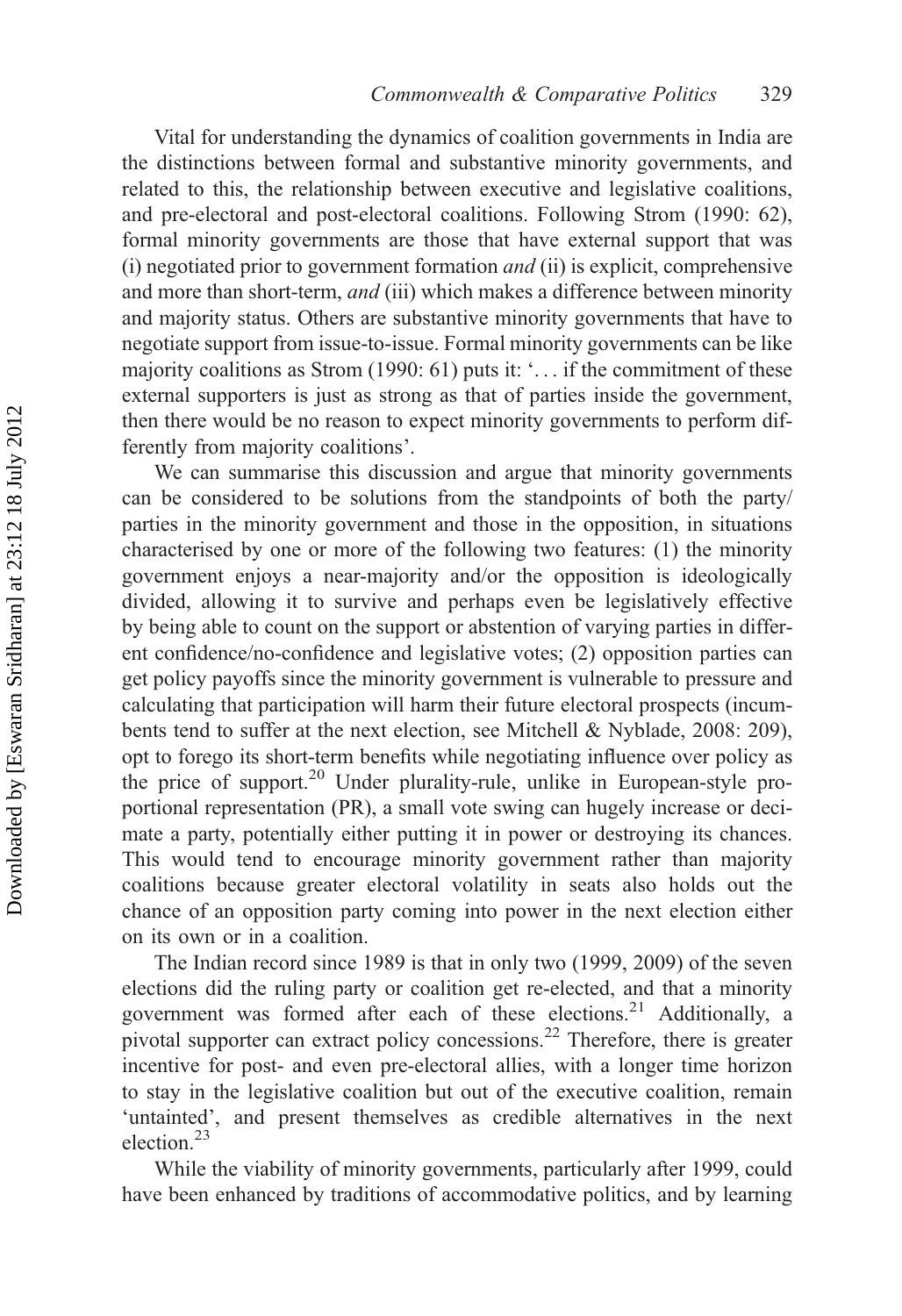from experiences, reflected in coalition management devices like a common minimum programme and a steering committee, the Indian system also has three features that incentivise either minority government formation and/or large and ideologically indiscriminate coalitions. They are as follows.

First, even when at the president's discretion, a vote of confidence is held in the event of a hung parliament, government parties have only to show that the majority does not oppose them, rather than demonstrate a majority, which facilitates minority governments by abstention of part of the opposition.

Second, as regards large and ideologically indiscriminate coalitions, an implication of the plurality-rule system's seat-vote disproportionality is that it would tend to give strong incentives to politicians to form pre-electoral coalitions (Laver & Schofield, 1990/1998: 204– 206; Clark & Golder, 2006: 693; Golder, 2006: 198). National parties, that is, significantly multi-state parties like Congress and BJP, have to form pre-electoral coalitions with several regional parties (an India-specific feature of the party system) ignoring lesser ideological differences and also tacitly 'ceding' territory, if they are to win enough seats to stand a fair chance of forming a government.<sup>24</sup> Both national and regional parties have strong incentives for such pre-electoral coalitions if they face a common opponent in parliamentary and/or state assembly elections. This has not been studied, to my knowledge, and makes the Indian case of very large coalition governments of  $6-12$  parties unique. Thus, Golder (2006: 195, fn. 10) admits that her data set of 237 pre-electoral coalitions in 292 elections in 20 democracies over 1946– 98 includes only two cases (German and Australian) of coalitions between parties with different geographical bases of support. Hence, the pattern of regional fragmentation into several single-state parties and the incentive for pre-electoral coalitions would tend to result in large pre-electoral coalitions and hence large, multiparty governments.

Third, I argue that there exists an India-specific feature of a something like a 'lock-in' effect incentivising minority governments because in a fragmented party system with a variety of regional parties, the formateur can be reasonably sure that external supporters, whether pre- or post-electoral, will not vote against its government in votes of no-confidence if: (a) such parties face the principal national opposition party and likely alternative formateur as their main rival in their stronghold state, and/or (b) if the principal national opposition party has basic ideological differences with them, and/or (c) the principal national opposition party's numbers and those of the parties with which it can possibly coalesce, that is, those that are not ideologically opposed and who are not their rivals at the state level, are too small to form an alternative coalition.

From this, I derive the following conclusion for the following reasons. I extend Strom's (1990) formal minority government concept to argue that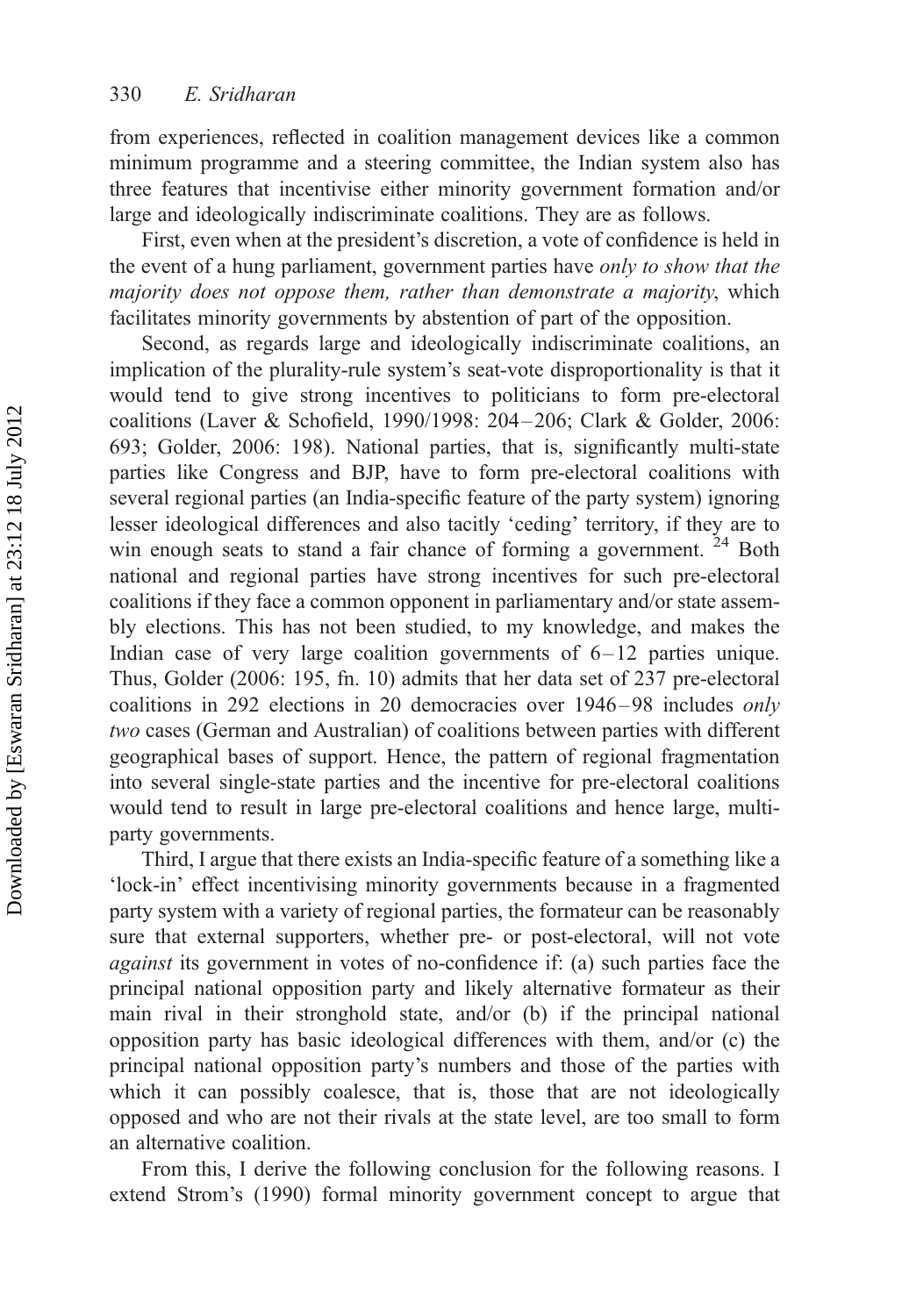the legislative coalition formed in such cases, whether pre- or post-electoral, can be considered an SC (NMP) in the Indian case if (1) no single external supporter is pivotal for a majority and (2) external supporting parties are bound to the leading party in the coalition by mutual electoral interdependencies at the state level due to having a common opponent that makes it difficult for them to withdraw support without jeopardizing a state-level pre-electoral alliance upon which their parliamentary and state assembly strength substantially depends or (3) opening a window for an even less favoured party to form an alternative national coalition government; in the case of a major national party as supporter this would mean opening space for its major rival to form an alternative government. Such supporting parties can be considered to be *locked-in* to a great degree and hence a *minority coalition depen*dent on such supporters is actually like an SC (NMP). Such mutual electoral interdependencies are rooted in the electoral coordination incentives of the plurality-rule system, particularly in state-level contests between two wellmatched parties in the presence of a significant minor party. In such party systems the addition of the votes of the third through an alliance in which the latter is allotted some seats to contest can make all the difference between victory and defeat in both Lok Sabha and state assembly elections. Hence, what matters is not so much the possibly small number of Lok Sabha seats of the allied regional party but its vote share, in its stronghold states, which is often crucial for the major coalition partner against a wellmatched rival.<sup>25</sup>

To sum up, in addition to the two general circumstances favouring minority governments there are three India-specific institutional and party-systemic features favouring minority governments, and specifically, minority coalitions, and large, ideologically indiscriminate ones at that. These five circumstances, in the above order, can be listed as:

- (1) Near-majority for the formateur party and/or divided opposition.
- (2) External supporters stay out of government out of long-term electoral calculation in exchange for policy payoffs.
- (3) No majority needs to be demonstrated by government parties in votes of confidence at investiture.
- (4) Plurality-rule incentives for pre-electoral coalitions in the context of the fragmentation of the party system into one with several regional parties lead to large, pre-electoral coalitions.
- (5) Minority coalitions can resemble SC(NMP)s due to the substantially 'locked-in' character of supporting parties in the legislative coalition due to state-level electoral interdependencies and national-level rivalries between major national parties.<sup>26</sup>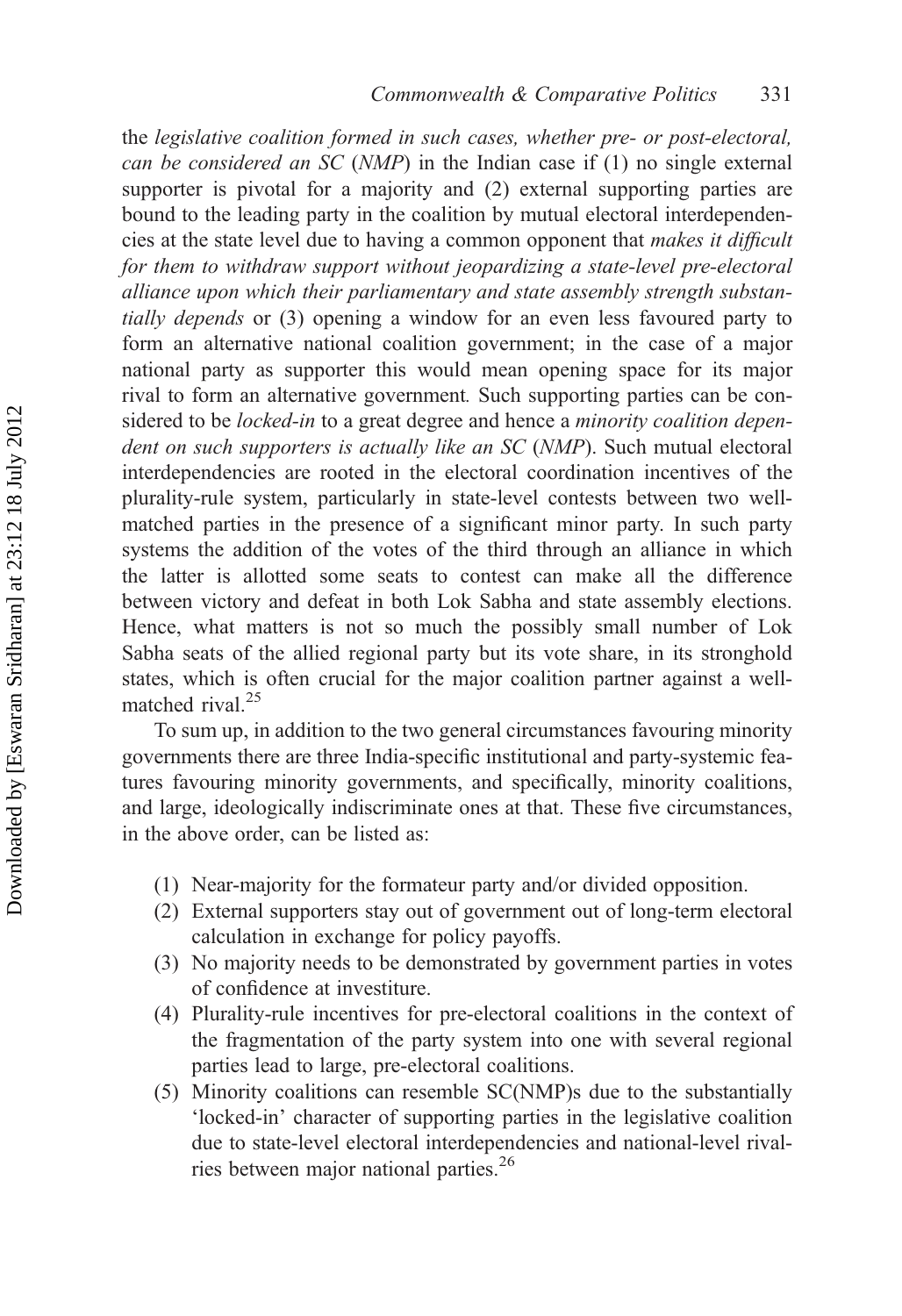## Two key regularities in the data on Indian coalition and/or minority governments

India diverges in two important ways from the international pattern of (i) the distribution of types of non-single party majority governments and (ii) the number of parties in coalition and/or minority governments (for both, see Tables 1 and 2 compared to Table 6 by standard Muller and Strom (2000/ 2003/2006) and Woldendorp et al. (1998) definitions and Tables 4 and 5 based on the Indian legal definition).<sup>27</sup>

First, there are *no* minimal winning coalitions, and one surplus coalition (majority party) while the rest are minority governments, of which all but two were minority coalitions, by both standard and Indian definitions. Eleven out of 12 non-single party majority governments, by the Indian definition, or 92 per cent are minority governments (Tables 4 and 5). By standard definitions (Table 6), there were 26 non-single party majority governments, of which 23 were minority coalitions, two single-party minority governments and one a surplus coalition (majority party), or 96 per cent minority governments compared to 26 per cent internationally. Not even Denmark, Norway and Sweden, have been so dominated by minority governments as a percentage of non-single party majority governments as India (96 per cent by standard definitions, Table 6), and no country has had so large a percentage of minority coalitions in minority governments (92 per cent by standard criteria, Table 6). If we compare India with other SMSP electoral system countries, UK, pre-1994 New Zealand and Canada, the common pattern has been domination by single-party majority governments, but India diverges from 1989, all governments since then being minority governments. If we compare India with federal countries then, unlike Australia, where all non-single party majority governments have been minimal winning coalitions and Canada where they have been single-party minority governments, all but two Indian minority governments have been minority coalitions. Federal Germany and Belgium, which use mixed-member and PR electoral formulas, have been dominated by minimal winning coalitions.28

Second, the period since 1996, has seen seven coalition governments formed (by Indian legal definition, Table 4), or 21 (by standard definitions, Table 6). The last six (or by standard definitions, 21) have been among the world's largest coalitions; 6-12 parties by both my alternative and standard definitions (Tables 4 and  $6$ ).<sup>29</sup> Why have such large coalitions been formed?

#### Explaining the two regularities

If one examines closely the minority situations (after elections or party splits) which have arisen in India in the light of the five circumstances (two general and three India-specific), listed earlier, that incentivise the formation of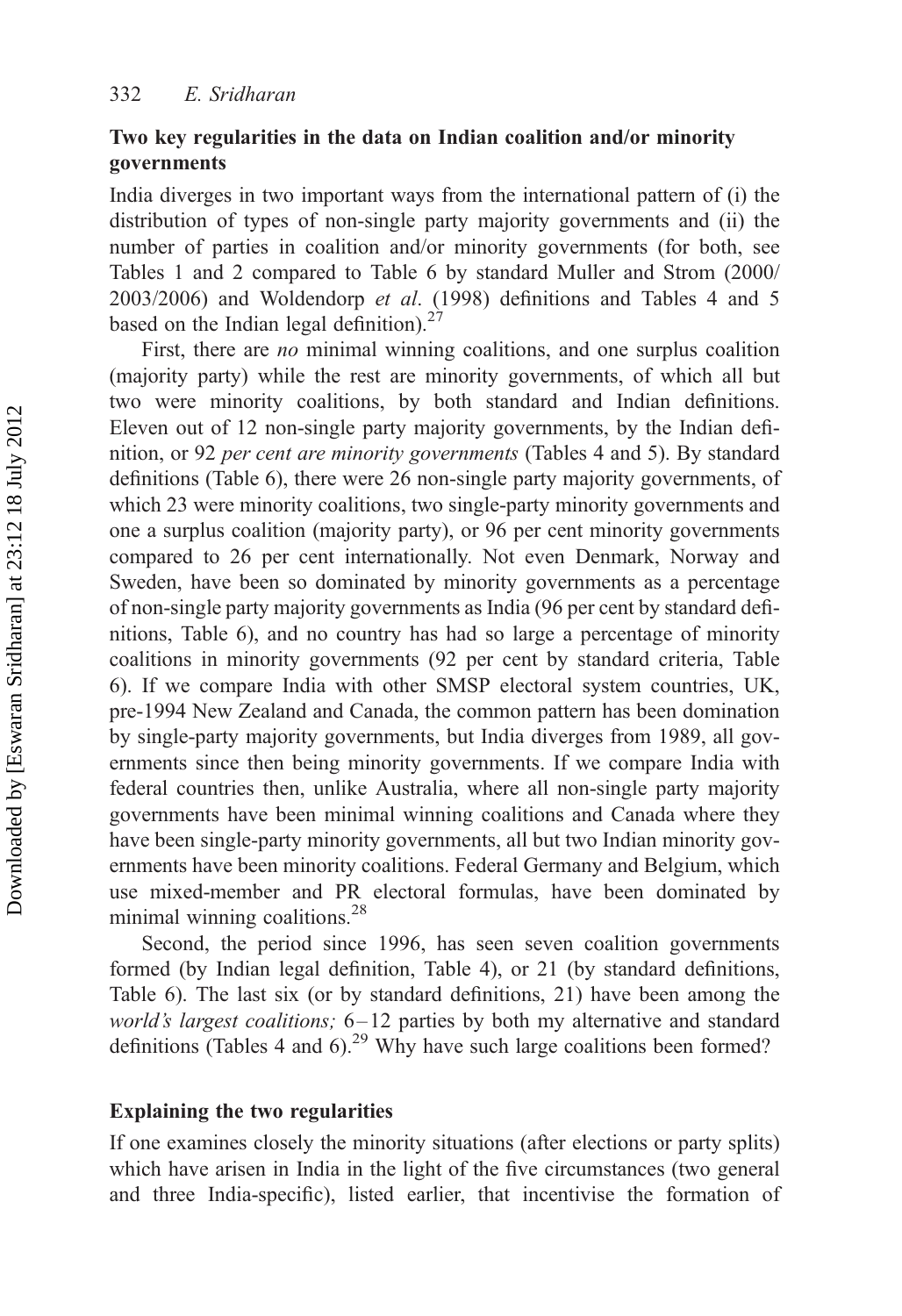minority governments, including on all but two occasions, minority coalitions (Tables  $4-6$ ), we find that in each case several of the five circumstances apply.

In cases of short-lived governments like those of 1979 and 1990–91, when the Janata Party and the Janata Dal, respectively, split, the smaller faction that emerged sought to form a minority government with Congress support. The latter, in both cases, had no interest in being discredited in electoral terms by becoming a coalition partner in an inherently unstable arrangement which would make it dependent on a fickle faction of recent opponents. It refused to support the Janata Party (Secular) faction which had to resign within three weeks, and kept the 54-MP SJP government going for a few months, buying time before withdrawing support at an appropriate moment and precipitating an election. In these two cases, splits in the ruling parties created short-lived minority governments.

In 1991, when the largest party, the Congress, managed only a plurality of 232 seats, 40 short of a majority, and faced an opposition divided sharply on secularism between the Hindu nationalist BJP (120 seats) and centre-left National Front and Left Front parties, it formed a single-party minority government since no majority needed to be demonstrated at investiture and maneuvering from issue to issue was viable. In the vote of confidence, the Congress won 241 votes with 111 against (BJP) and 112 abstentions (by the Left and National Front).<sup>30</sup> The latter could be considered weakly locked-in because toppling the Congress would give space to their current major ideological opponent, the BJP. Circumstances 1, 3 and 5 making a minority government viable were present.

The formation of the seven other minority governments, all minority coalitions, the Janata Dal-led National Front of 1989 (supported separately by the BJP and the Left), two UF governments of 1996 and 1997 (both supported by the Congress and the CPI(M)), BJP-led coalitions  $1998-99$  and 1999 – 2004 (supported by the TDP), and the UPA I (supported by the Left) and UPA II, can also be explained by the presence of several of the five general or India-specific circumstances favouring minority governments. In all the following cases, it should be noted, the lack of the need to demonstrate a government parties' majority in the vote of confidence, made minority governments a viable option, there being no need to form majority coalitions. We outline below how the circumstances making minority government viable, applied in these seven cases.

In the NF, 1989 –90 (146 seats), the secular Janata Dal (143 seats) did not share power with the BJP (85 seats), which would have also made it impossible for it to get Left support (52 seats), despite pre-electoral alliances with both, but took support separately from both the BJP and the Left, all wanting to keep the Congress out of power, building on the pre-electoral coalition in which the necessity of pooling anti-Congress votes in the Hindi-belt states, Gujarat, Maharashtra and Orissa overcame ideological differences with the BJP and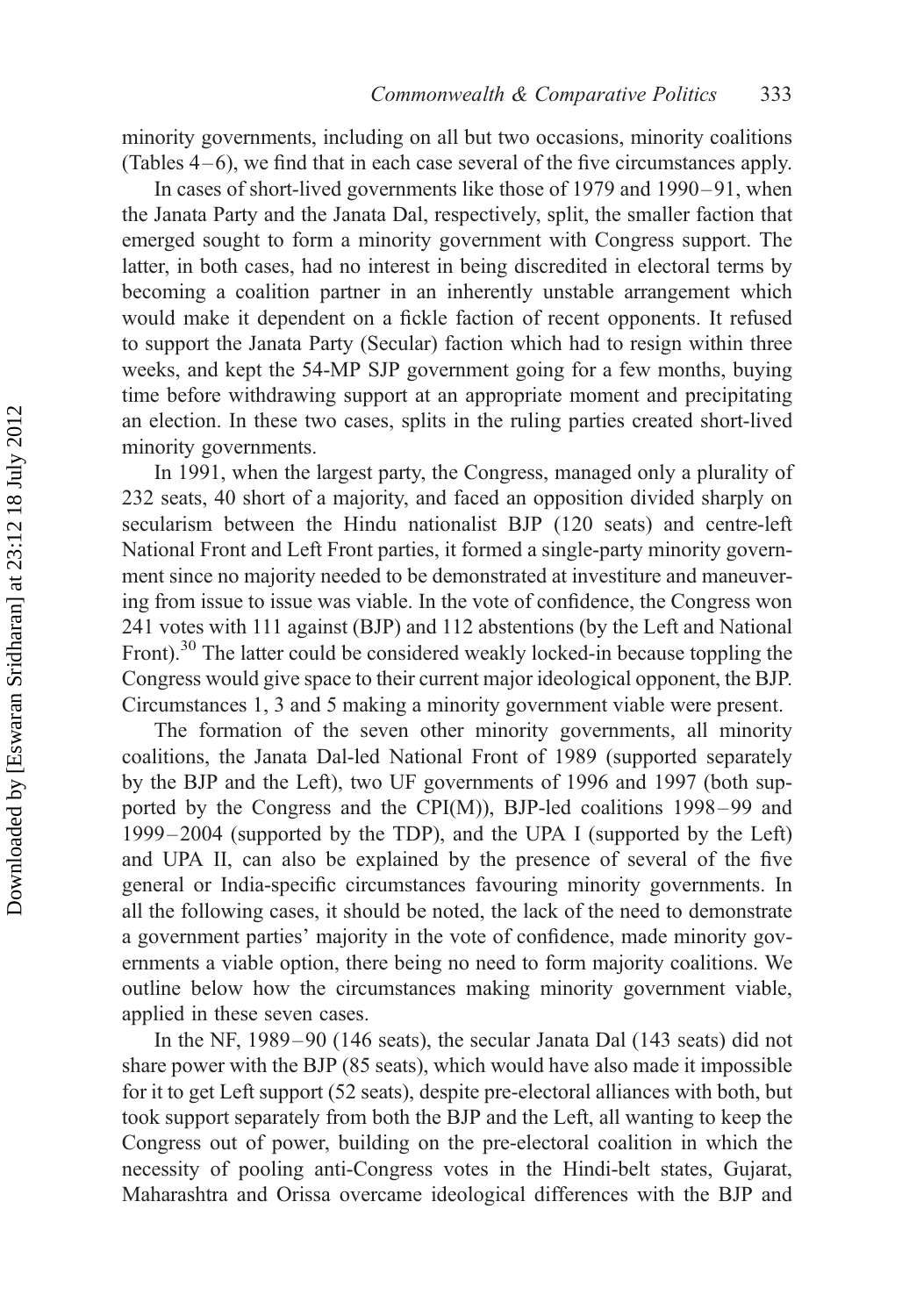the Left. The BJP derived a policy payoff in not facing any obstacles to its anti-Muslim mobilisation campaign until it precipitated matters with a major Hindu nationalist mobilisation in late  $1990$ .<sup>31</sup> Thus, the government was the result of a pre-electoral coalition, long-term calculations by supporting parties and policy payoffs to at least the BJP. Circumstances 2, 3, 4, and 5 making minority coalitions viable were present.

The UF I and UF II governments were, likewise, separately supported by both the Congress and the Left to keep the BJP out of power.<sup>32</sup> The UF had only 136 seats and the legislative coalition consisted of the Congress (141 seats) and the Left (40 seats), making the Congress pivotal. Taking the Congress in as a partner would not have been possible because of the need for Left support and vice-versa, due to the Congress-Left rivalry in West Bengal, Kerala and Tripura, as well as due to the fact that the Congress was the principal rival of some UF state party partners like the TDP, TMC, DMK, and AGP. The government was the result of divisions in the non-government party space and long-term calculations by supporting parties to remain outside the government as well as the fact that the Congress and the Left could not possibly support a BJP-led alternative. The Congress, despite its pivotal position, and the Left were, therefore, weakly locked in until fresh elections were felt to be feasible. Circumstances 1, 2, 3, 4, and 5 making large minority coalitions viable were present.

In the BJP-led coalition of 1998 – 99, some parties (Shiv Sena, SMT, BJD, AIADMK) were pre-electoral allies, and the key post-electoral supporter, TDP, opted to support the BJP primarily because its state-level rival was the Congress.<sup>33</sup> The BJP-led executive coalition had only 243 seats while the legislative coalition had another 39 seats, making the 12-seat TDP pivotal. The latter opted for supporting the BJP from outside in 1998 and again in 1999 despite becoming a pre-electoral ally in the NDA, 1999– 2004, to both weaken the Congress and not lose its minority Muslim voters by being in government with the Hindu nationalists, and won policy payoffs for its support with generous allocations for its state. The government was a result of a pre-electoral coalition and long-term calculation by the external supporters to remain outside in return for policy payoffs as well as the 'locked-in' character of the TDP's external support, despite the latter's pivotal position, due to its principal opponent in its state being the Congress. Circumstances 2, 3, 4, and 5 making large minority coalitions viable were present.

The two BJP-led coalitions' ability to attract considerable post-electoral support as well as the relatively large number of pre-electoral allies opting for external support (Table 5) was due to policy payoffs combined with not wanting to be 'tainted' by partnering the BJP in government as well as wanting to weaken their principal state-level rival, the Congress. In the NDA government, the fact that the Congress' numbers rendered it implausible as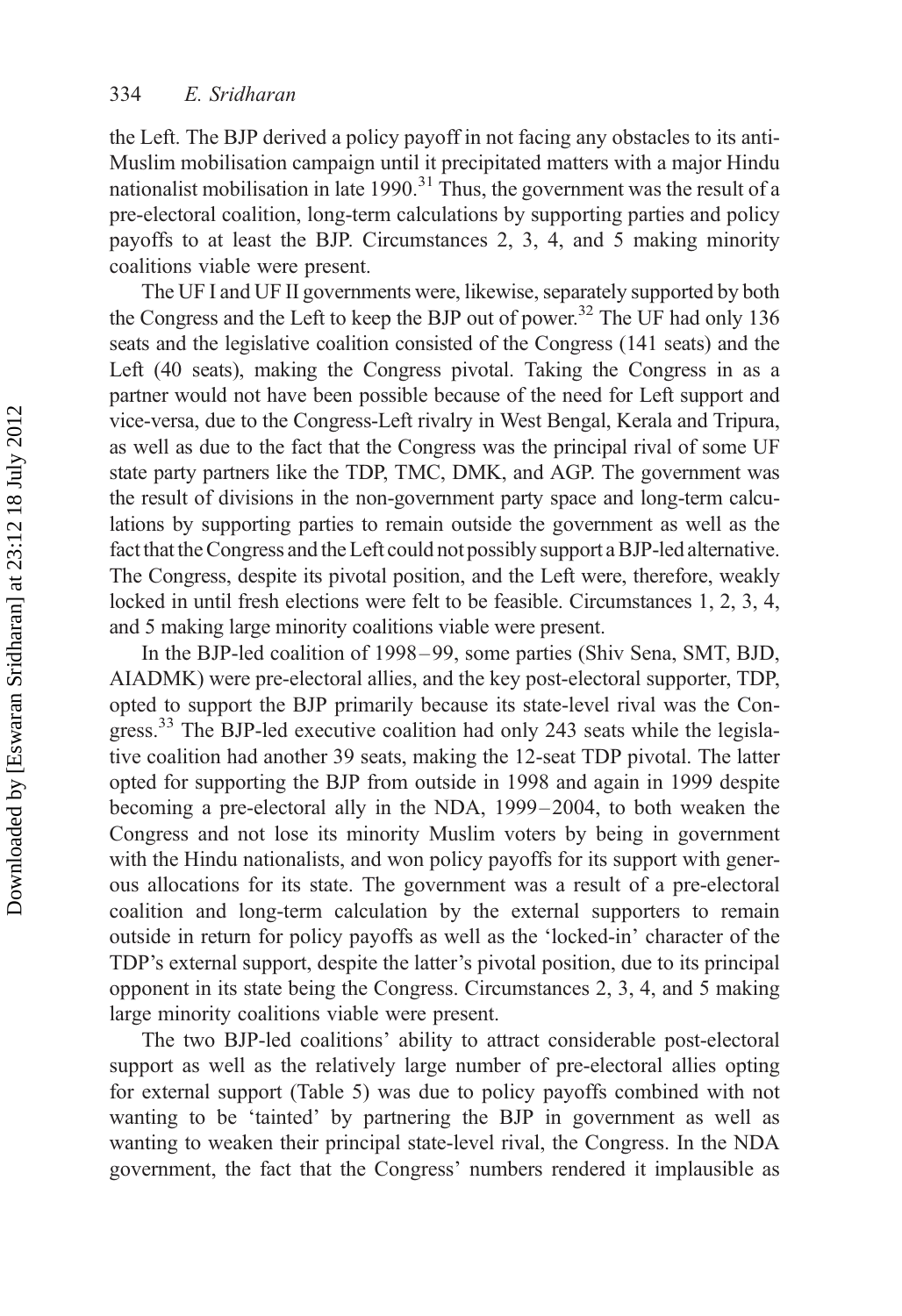the nucleus of any alternative coalition, left the BJP as the only viable formateur, and hence contributed to 'lock-in', and none of the supporters was pivotal.

The NDA government was in effect an SC(NMP) rather than what it technically was, a minority coalition, its executive coalition being 265 seats. This was because of the BJP's surplus majority legislative coalition (303 seats), with its pre-electoral allies who opted to be external supporters, the TDP, INLD, SDF, HVC, ABLTC, and MADMK, who were formally part of the NDA coalition and accepted its manifesto, the National Agenda for Governance. That none of the parties were pivotal, combined with the fact that the TDP (29 seats) and INLD (5 seats) at least, in their states of Andhra Pradesh and Haryana, were dependent on pre-electoral coalitions with the BJP to avoiding splitting of the vote against their common rival, the Congress party, meant that they were 'locked-in'to the BJP in a way that would make it very difficult for them to withdraw support without damaging their own electoral prospects. Likewise, the BJD of Orissa, JD (U) of Bihar, SAD of Punjab and Shiv Sena of Maharashtra, who were part of the executive coalition, were 'locked-in' to the BJP by mutual electoral interdependence. So the argument of lock-in applies to the executive coalition too and therefore large coalitions can be stable! Circumstances 2, 3, 4, and 5 making large minority coalitions viable were present.

The UPA I, 2004–09, took the external support of the Left to form a government as both agreed on secularism and wanted to keep the BJP out but a Congress-Left coalition was considered unstable by both due to both statelevel rivalry in West Bengal, Kerala and Tripura, and differences on economic liberalisation.<sup>34</sup> The Left's support of the Congress was due to its greater aversion to the BJP partly through its learning experience of the period since 1989, including the 1996 – 98 UF experience, as it became more amenable to tactical coalitions to keep out its least favoured party. The Left's policy payoff was that it was able to check economic liberalisation and influence foreign policy, as reflected in the Common Minimum Programme and in the first four years of the government, despite alternative sources of support offered initially by the SP and BSP which the Congress did not take up until its split with the Left in UPA I's final year, due to its reluctance to cede turf to these parties in the largest state of Uttar Pradesh (UP) with its 80 seats.<sup>35</sup> The UPA I, though a formal minority coalition (executive coalition 215 seats, legislative coalition 327 seats including Left, 59, SP, 36, and BSP, 19), thus also resembled an SC(NMP) because its legislative coalition included the Left, SP and BSP, none being pivotal and none of which could afford to support the BJP on either ideological grounds or for fear of alienating the significant Muslim vote (18 – 25 per cent) in their stronghold states (UP for SP, BSP, West Bengal and Kerala for the Left) and hence could be considered 'locked-in' barring exceptional circumstances of conflict with the Congress, not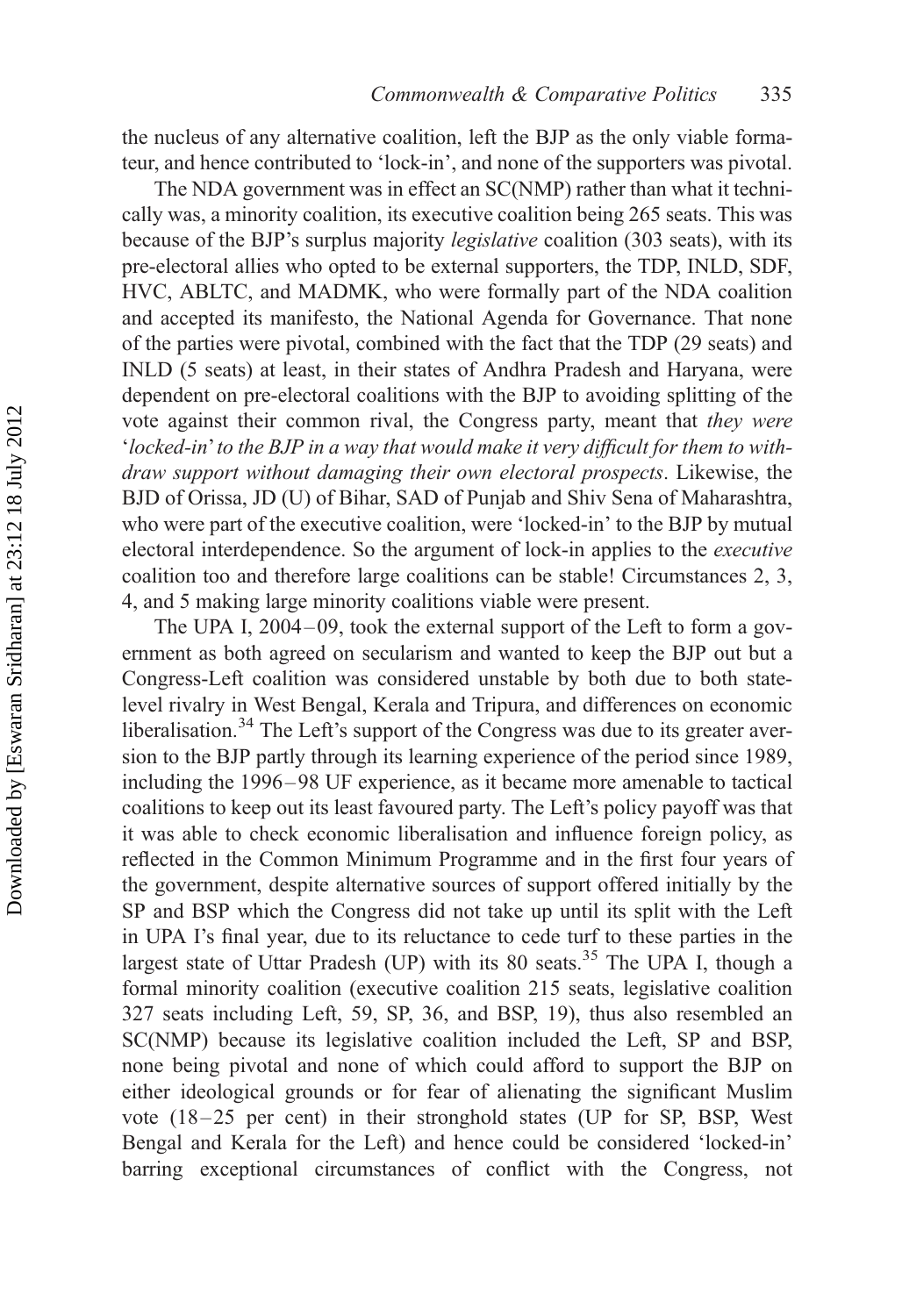foreseeable at the outset.<sup>36</sup> Circumstances 2, 3, 4, and 5 making large minority coalitions viable were present.

The UPA II was like the NDA in reverse since the BJP's numbers (116) made it implausible as the nucleus of an alternative coalition. The executive coalition was 257 seats and the legislative coalition of supporting parties added another 61 seats including SP, 23 and BSP, 21, none being pivotal. Their ideological antipathy and state-level rivalry with the BJP and the lack of an alternative to a Congress-led coalition, led former electoral opponents like the SP, BSP, RJD, and JD(S) offering support to the Congress that was substantially of a 'locked-in' character for reasons of being constrained from offering support to the BJP for reasons of the latter being a political opponent at the state level, and fear of loss of Muslim votes, besides standing for secularism in principle, thus making it more like an SC(NMP) than a minority coalition, with supporting parties having little alternative and none being pivotal.<sup>37</sup> Circumstances 1, 3, 4, and 5 making minority coalitions viable were present.

Since 1996, the fragmentation of the party system, analysed earlier, resulted in both major national parties, Congress and BJP, getting 206 or less seats (majority mark, 273) in all elections since 1996, and under 150 seats in 2004, with the rest of parliament dominated by regional parties which did not exceed 46 seats (the leading party of the UF governments, 1996 – 98, the Janata Dal), or 36 seats (the SP in 2004), being typically under 20 seats, necessitating large, multi-party coalitions which still needed external support. Given the relative strengths of parties in the elections from 1996 to 2009, the minority coalitions needed  $6-12$  parties even to get within hailing distance of a majority and hence a semblance of stability.

The formation of each such minority coalition can be explained, as above, by the factors listed earlier that conduce to multi-party minority coalitions in which the formateur and many post- and even pre-electoral allies prefer such an arrangement. The SC(NMP) character of the legislative coalition of the NDA, UPA I, and UPA II was due to the mutual electoral interdependence of the formateur party and the leading supporting parties of this legislative coalition due to state-level electoral arithmetic. This gave the BJP in the NDA coalition and the Congress in UPA I, and in UPA II, the confidence that most of their external supporters were substantially 'locked-in' in that they had little option to withdraw support, and even if they did, could at worst abstain but not join the coalition led by the other major party. The Left's least preferred party, nationally, on which it had differences on both secularism and economic policy, was the BJP. The SP, RJD and even the BSP could not ally with the BJP because of their dependence on Muslim votes in UP and Bihar, and position on secularism, and in 2009 the same applied to the TDP and Trinamul Congress. Hence, the Congress can possibly have pre-electoral alliances with them or at least be sure of these parties as external supporters or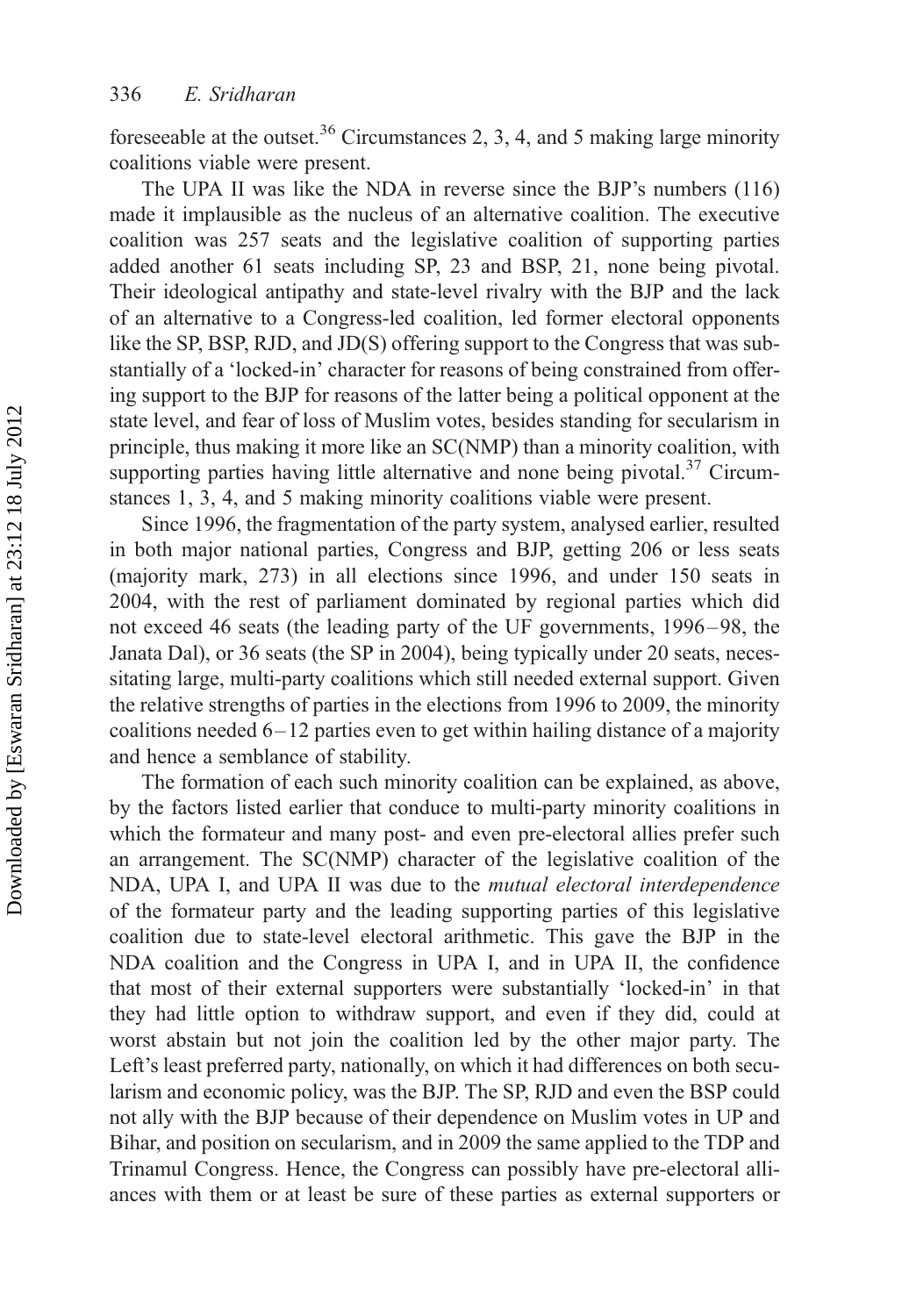abstainers in a vote of confidence. Likewise, the TDP, INLD, AGP, Shiv Sena, BJD, and SAD face the Congress as their principal state-level opponent and hence cannot ally with it but can possibly be pre-electoral allies of, or be depended on by, the BJP as external supporters or abstainers. For those parties that might opt to be external supporters of a Congress-led or BJP-led coalition, as the case may be, it pays to extract policy payoffs for their states while remaining external supporters, particularly if the formateur does not want to include them or if there is no alternative coalition possible.

#### Conclusion

From the explanations above, we can conclude that the apparently counterintuitive patterns in India, that do not seem to fit theory or comparative experience, actually *do fit* the rational choice expectations of behaviour if one takes into account the consequences of Indian political/electoral institutions such as the SMSP electoral system, federalism, multiple bipolarities in state party systems, several strong state parties, and the discretionary and plurality-rule vote of confidence.

The prevalence of minority governments, both minority coalitions and single-party minority governments, can be explained by the pattern of fragmentation of the national party system due to the operation of Duverger's law under federalism into a territorially compatible, multi-party system with numerous small regional parties with strong incentives for pre-electoral coalitions. This, when combined with ideological differences between parties on key issues like secularism and economic liberalisation, expectations of instability, and state-level rivalries that incentivise alliances of regional parties with either the BJP or the Congress, and which give the two national parties the confidence that some regional parties, are substantially 'locked-in' by state-level electoral interdependencies and so will not support the other coalition, has made minority coalitions viable since 1996. These minority coalitions resemble SC(NMP)s due to this 'locked-in' character of supporting parties. This argument holds even if one views minority governments and minority coalitions by the literature's standard definitions as in Table 6, which breaks up the NDA and UPA I governments into multiple governments. All, however, remain minority coalitions and hence need to be explained, and the above explanation of the viability of minority coalitions holds. It also gives support to both Strom's (1990) argument that some (formal) minority governments can be like majority coalitions, and to neo-institutionalist arguments in the literature that explain minority governments due to their being the most viable given country-specific institutional constraints and incentives (Bergman, 1993; Strom *et al.*, 1994), due to their reflecting, variously, case-by-case, one or more of the following - the largest party's strength and/or ideological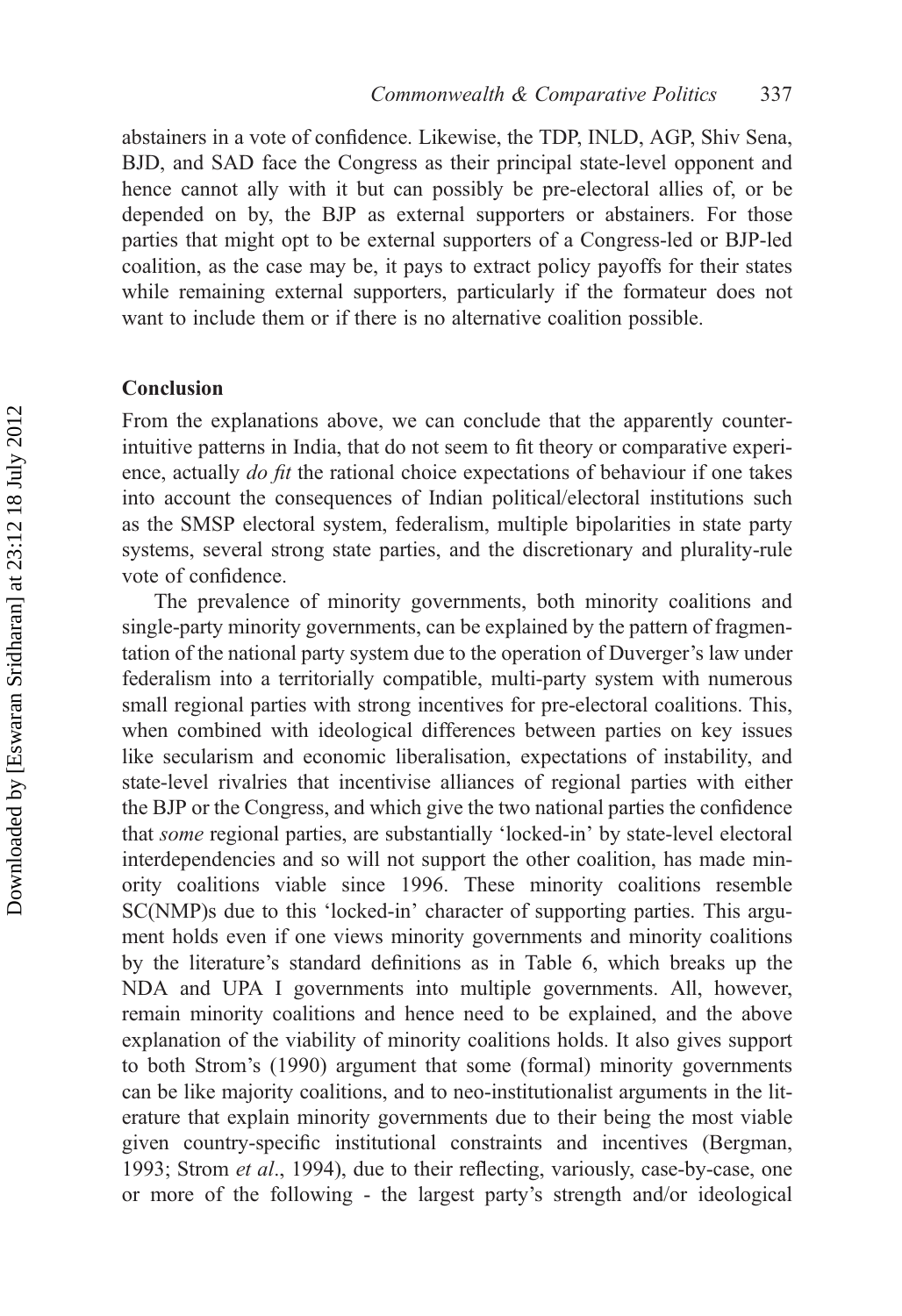centrality (Van Roozendaal, 1992; Crombez, 1996) and policy acceptability (Laver & Schofield, 1990/1998: 68– 69; Strom, 1990: 42– 44).

### Acknowledgements

The author is grateful to the Institute of South Asian Studies, Singapore, and the Center for the Advanced Study of India, University of Pennsylvania, where earlier drafts were written, to Adnan Farooqui for research assistance, and to two anonymous referees for helpful comments. The author acknowledges the use of the Parliamentary Democracy Data Archive for Table 2.

### Notes

- 1. The early scholarly work on coalition politics in India focused on the coalition governments in the States from 1967 to 1974. For pioneering theoretically informed work, see Bueno de Mesquita (1975) and Mitra (1978). For more recent, theoretically informed, work analysing the post-1989 period, see Wyatt (1999), Sridharan (1999, 2003, 2004b, 2005), Nikolenyi (2002, 2004), Adeney and Saez (2005) and Macmillan (2005). For detailed accounts sensitive to the federal dimension and to history, see Arora (2000, 2002), Singh (2004a) and particularly, Chakrabarty (2005), for a comprehensive bibliography on coalition politics in India.
- 2. I take into account the government formed after the 2009 elections for purposes of counting the number, types of, and number of parties in, governments.
- 3. For example, in the two United Front governments of 1996–98, two small but electorally important parties at the state level, MGP and Congress (Tiwari), only had Ministers of State; the same applied to Arunachal Congress and National Conference in the first and second Vajpayee governments, and to IUML in the Manmohan Singh government. The large and crucial ally, BJD, of Orissa state, had no cabinet minister in the Vajpayee government from early 2000 its end in 2004.
- 4. Three prime ministers, H. D. Deve Gowda, I. K.Gujral and Manmohan Singh were/are Rajya Sabha members; this is constitutionally acceptable in India though the government is accountable to the Lok Sabha.
- 5. I acknowledge use of the Parliamentary Democracy Data Archive, [http://www.pol.](http://www.pol.umu.se/ccpd/Database.htm) [umu.se/ccpd/Database.htm](http://www.pol.umu.se/ccpd/Database.htm) accessed on 15 May 2008, and Muller and Strom (2000/2003/2006).
- 6. If one counts a change of government by the exit or entry of even one party or independent from/to a coalition, as per the standard definitions above, and given the large coalitions of 6–12 parties in the post-1996 period, then we get a very large number of separate governments, e.g. 11 for the NDA government of 1999– 2004 (Table 6), from what is legally one government with the same prime minister. This *obscures* the *strategic* behaviour of the prime minister and leading party in such coalitions.
- 7. In other words, one government by the alternative (Indian legal) definition could have two or more coalitions of parties by standard Woldendorp et al. (1998) and Muller and Strom (2000/2003/2006) definitions.
- 8. This is almost identical to Muller and Strom (2000/2003/2006: 16 and Table 2) in which government duration is taken as up to the formal resignation date even if it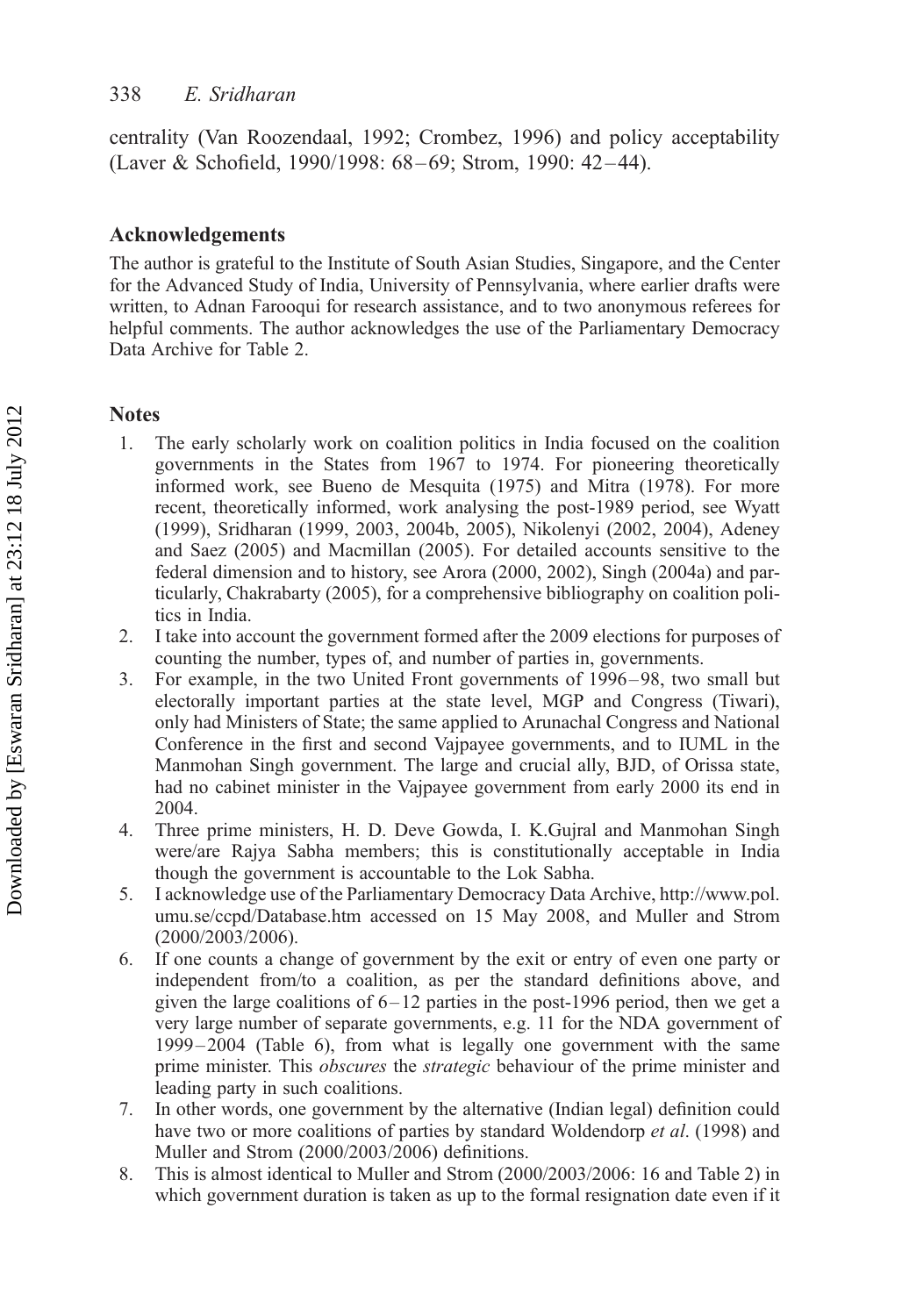continued in office until the next swearing-in, and unlike Woldendorp et al. (1993, 1998 and Table 1) which takes duration up to the next swearing-in. The rationale is that, *politically* speaking, the coalition has either lost the confidence of parliament, or in the case of notification of fresh elections, the Election Commission's restrictions on certain types of policy decisions become operative (to neutralise incumbency advantage and ensure a level playing field) and hence the government is not one with full powers. For example, the durations (Table 4) of the governments of Janata Party (Secular) in 1979–80, Samajwadi Janata Party in 1990–91, United Front (of Inder Gujral), 1997–98, look extremely extended by the criterion of the date of the next government's swearing-in, since they lost their majority several months before that. The Charan Singh government, 1979–80, lost the confidence of parliament and resigned in 23 days but it carried on as a caretaker government until the swearing in of the next government for over four times as long!

- 9. I classify a government's status by what it began as (e.g. government that began as a minority government is classified as such even if it changed status to a majority government by merging defectors into the ruling party/ies, so long as it does not add to the number of parties, thereby remaining the same government even under standard international definitions. This is because it shows that a minority government can secure and extend its duration by change of status to majority status while remaining the same government by the Indian and international definitions. Some minority governments have survived by such means without any change in party composition (Congress 1991–96).
- 10. At the national level (Table 4) there is only one surplus coalition (majority party). The literature tends to use the terms 'surplus majority coalition' (Laver & Schofield, 1990/1998) and 'oversized coalitions' (Strom, 1990; Volden & Carrubba, 2004) synonymously to mean what I call surplus coalitions (following Woldendorp *et al.*, 1998). I define, for the discussion on India and for Tables  $4-6$ , surplus coalitions (no majority party) more narrowly as coalition governments in which parties not necessary for a majority are in the government but in which the largest party does not have a majority on its own. I define surplus coalitions (majority party) as those coalition governments in which the largest party has a majority on its own and can, if it wished, form a single-party majority government. I define surplus coalitions as the total of these two categories (as used in Tables  $1-3$ ).
- 11. Regional party is something of a misnomer as it implies a party strong in two or more states in a region. All the regional parties, however, are single state-based parties except the Janata Dal (United), strong in Bihar and Karnataka, and the CPI(M), strong in West Bengal, Tripura and Kerala, if one considers them regional parties. These sets of states do not constitute recognisable regions. The JD(U) and the CPI(M) are really national parties with a limited geographical spread, the former being a rump of the once much larger Janata Dal.
- 12. For an account and explanation of the Duvergerian dynamic of bipolarisation at the district and state levels, see Chhibber and Murali (2006). For a view that Duverger's law does not apply at the district level, see Diwakar (2007); however, the latter's argument is consistent with state-level bipolar, if not twoparty systems.
- 13. See Duverger (1963) for the full argument.
- 14. See Sridharan (1997, 2002) for a detailed version of this argument for India.
- 15. The examples are the BJP–AIADMK-smaller parties in 1998 and 2004, the BJP–DMK-smaller parties in 1999, Congress–DMK-smaller parties in 2004,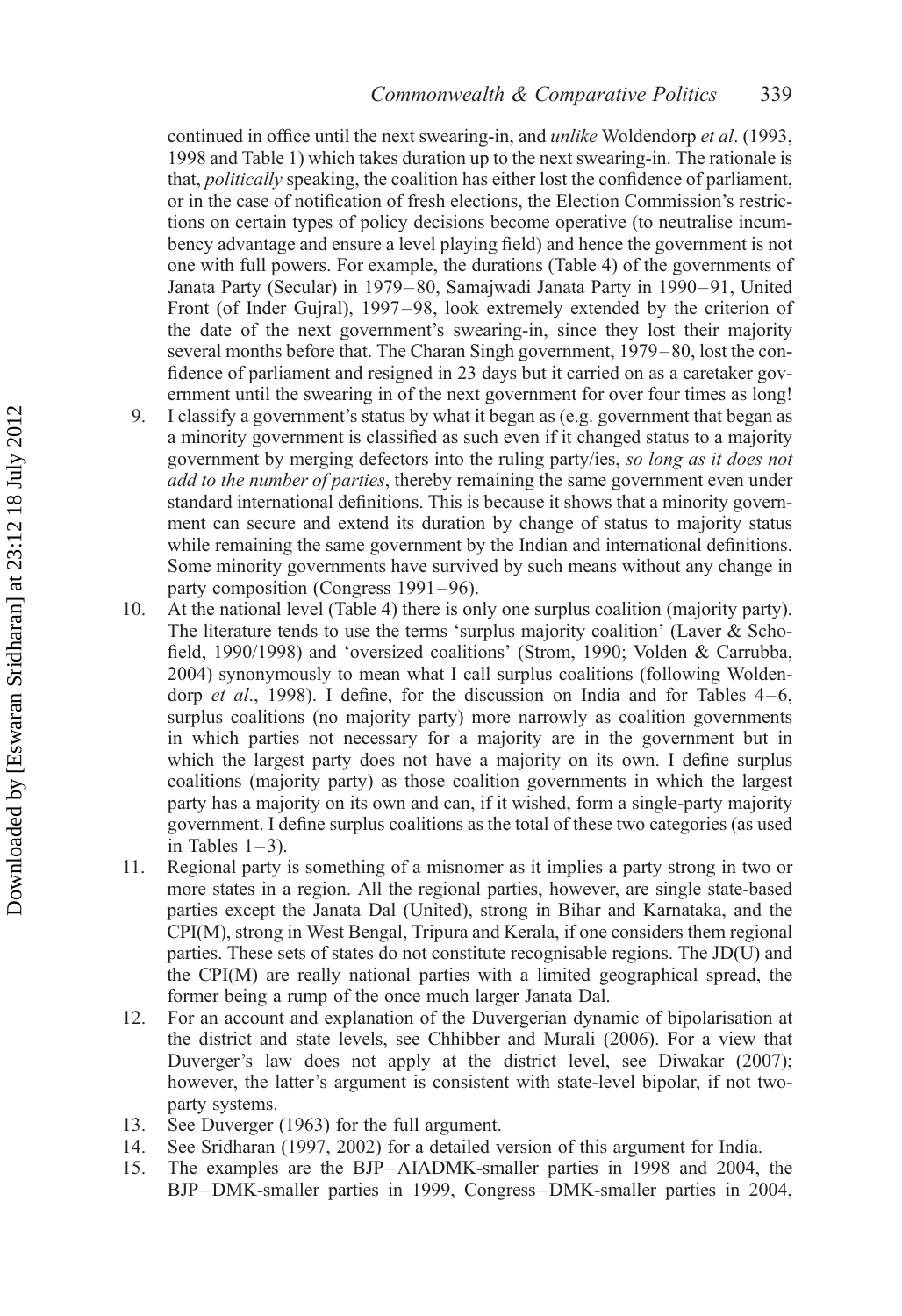the BJP–TDP in 1999 and 2004, the BJP –Trinamul Congress in 1999 and 2004, BJP –BJD in Orissa in 1998, 1999 and 2004, RJD –Congress in 2004, and JD(U) – BJP in 2004.

- 16. Examples are the BJP–Lok Shakti in Karnataka in 1998 and 1999, the BJP Samata in Bihar over 1996–99, the BJP –HVC in HP, and the Congress– JMMsmaller parties in 2004.
- 17. For a detailed overview of state-level coalition politics in India, see Sridharan (1999, 2002, 2003, 2004a). For a detailed state-wise analysis of the BJP's coalition strategies since 1989, see Sridharan (2005). For a detailed analysis of the Congress' coalition strategies and their criticality in the 2004 elections, see Sridharan (2004b).
- 18. For seminal theorising on coalitions see (for power maximisation theories) Riker (1962), Gamson (1961) and Dodd (1976), and (for policy-based theories) Axelrod (1970) and de Swaan (1973). For a survey of the evolution of theorising on coalition formation from office-seeking to policy-seeking assumptions and explanations see Budge and Keman (1990:  $10-19$ ) and Strom (1990:  $29-37$ ), and most recently Mitchell and Nyblade (2008). For more recent comprehensive analyses see Muller and Strom (2000/2003/2006), Laver and Schofield (1990/1998), Budge and Keman (1990), Strom (1990), Laver and Shepsle (1996).
- 19. See Muller et al. (2008: 19–25) for survey of the findings of research on the influence of structural, preference and institutional characteristics on the types of government formed.
- 20. See Laver and Schofield (1990/1998: 66–81). Mitchell and Nyblade (2008: 232) support the above analysis of minority government formation in their recent and comprehensive survey of the determinants of government type.
- 21. It is also important to note that the BJP-led coalition re-elected in 1999 was not the same coalition as in 1998, switching and adding important partners. The rightwing BJP and the Left both supported the left-of-centre National Front government of 1989 from outside, the BJP coming to power later in 1998 and 1989. The Congress supported the Chandra Shekhar government in 1990, and formed a government after the 1991 elections. The AIADMK supported the Congress from outside in 1991 and became a part of the BJP-led government in 1998.
- 22. Two prominent examples are those of the TDP supporting the NDA government of 1999 –2004 from outside and extracting considerable allocations for its Andhra Pradesh state, and the Left Front supporting the Congress-led UPA government from 2004–08 and extracting policy concessions on slowing down free market reforms.
- 23. Macmillan  $(2005: 23-24)$  makes this point, in the Indian context, citing the NDA government, about parties wishing to remain 'untainted' by remaining outside the executive.
- 24. For the incentives of India's regional parties to coalesce with national parties, see Sridharan (2003: 135–52).
- 25. For details of the patterns of coalitions and hence of mutual electoral interdependencies at the state level since 1989, see Sridharan (2005).
- 26. Manor (1995: 58) has made the point that some chief ministers find it useful to govern with a minority to discipline their own parties; an analogous incentive could apply to national minority governments. Adeney and Saez (2005: 5–6) cite Tsebelis' (2002) veto players argument that significant departures from the status quo are impossible when veto players are many and they have ideological differences, to argue that the stability of large coalitions like the NDA are not necessarily an aberration.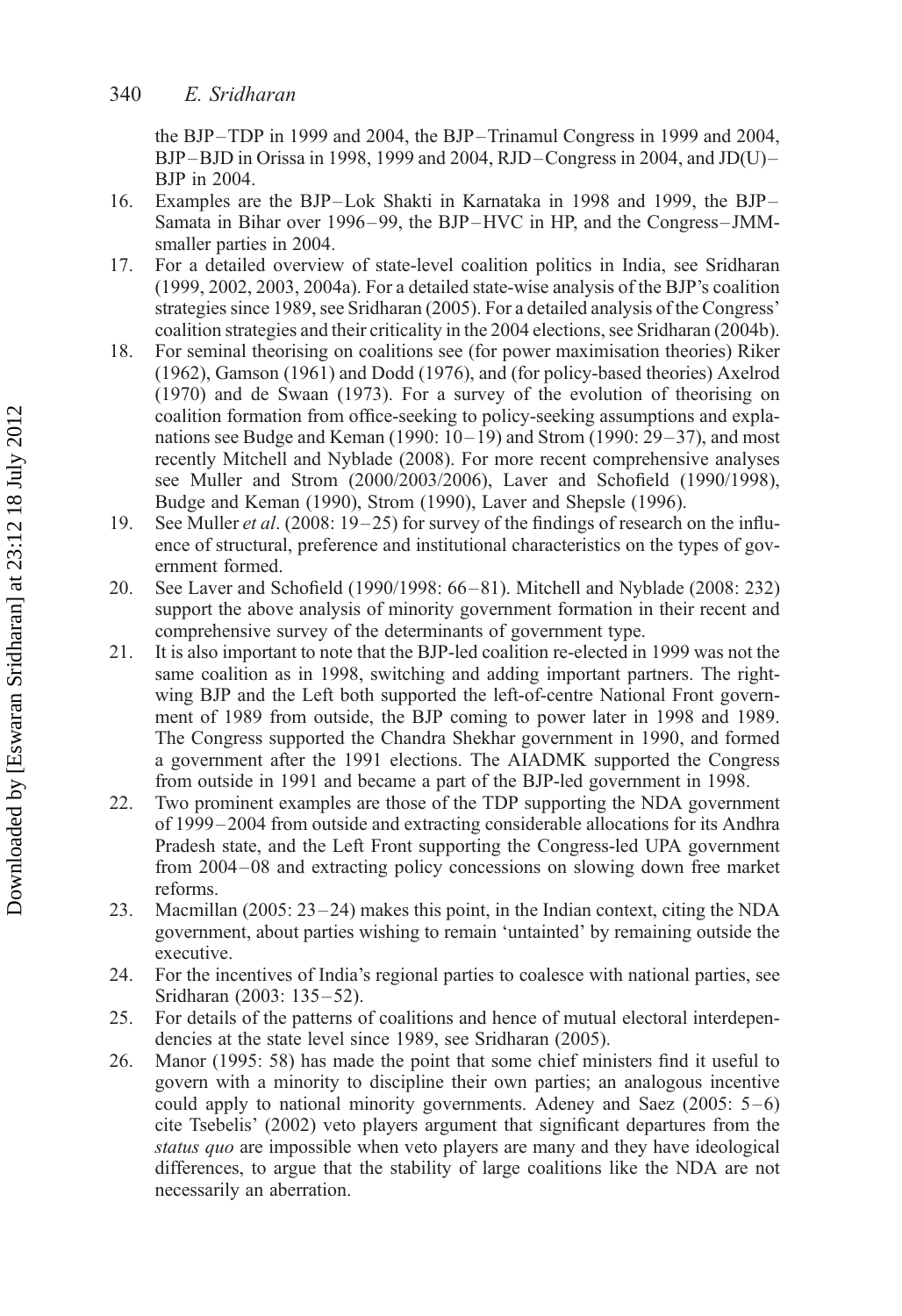- 27. The figures in Tables 3–6 are from data collected from Asian Recorder, Data India, and Keesing's Contemporary Archives for the years concerned, and from contemporary newspaper reports for more minute details.
- 28. The Swiss case of near-total domination of surplus coalitions is also exceptional but that is not really comparable because the cabinet is not responsible to the legislature.
- 29. The other largest cases being two of 10 parties (one of which lasted three years) and one of nine parties in Israel, one of seven parties in Italy and of up to six parties in Belgium). Data from Woldendorp et al. (1998), and for Israel from <http://www.knesset.gov.il/faction/eng/FactionGovernmenteng.asp> and from Parliamentary Democracy Data Archive,<http://www.pol.umu.se/ccpd/Database.htm> accessed on 28 May 2008, and Muller and Strom (2000/2003/2006).
- 30. In 1996, the BJP-led government formed a 12-day minority coalition but could not muster the support to face a confidence vote and resigned.
- 31. For an account of the NF government, see Chakrabarty (2005: 138 –144) and in more detail, Jha (1993: 132-222).
- 32. For details, see Chakrabarty (2005: 144) and Singh (2004b).
- 33. For the BJP's coalition-building, see Sridharan (2005) for a state-wise account, and for events, see Arora (2000), Singh (2004b), Chakrabarty (2005: 168-201), and Muralidharan (1999).
- 34. For events, see Ramakrishnan (2004).
- 35. For the Common Minimum Programme, see Athreya (2004).
- 36. Such exceptional circumstances as the Congress–Left clash over the Indo–US nuclear deal were not foreseeable at government formation in 2004. Ending the BJP's hold on power was the top priority then for both Congress and Left.
- 37. It may be added that some regional parties like the BJD (Orissa) and INLD (Haryana) dropped the BJP as an ally before the 2009 election as they did not need it in their state or could not accommodate its demands and because it was not seen as a potential winner nationally.

#### References

- Adeney, K. & Saez, L. (2005) Introduction. Coalition politics, religious nationalism and public policy: a theoretical examination, in: K. Adeney & L. Saez (Eds) Coalition Politics and Hindu Nationalism, pp. 3–12 (London: Routledge).
- Arora, B. (2000) Negotiating differences: federal coalitions and national cohesion, in Francine Frankel, in: Z. Hasan, R. Bhargava & B. Arora (Eds) Transforming India: Social and Political Dynamics of Democracy, pp. 176–206 (New Delhi: Oxford University Press).
- Arora, B. (2002) The political parties and the party system: the emergence of new coalitions, in: Z. Hasan (Ed.) Parties and Party Politics in India, pp. 504–532 (New Delhi: Oxford University Press).
- Athreya, V. (2004) A step forward, Frontline, 21(12), 5–18 June.
- Axelrod, R. (1970) Conflict of Interest (Chicago: Markham).
- Bergman, T. (1993) Formation rules and minority governments, *European Journal of* Political Research, 23(1), pp. 55–66.
- Budge, I. & Keman, H. (1990) Parties and Democracy: Coalition Formation and Government Functioning in Twenty States (Oxford: Oxford University Press).
- Bueno de Mesquita, B. (1975) Strategy, Risk and Personality in Coalition Politics: The Case of India (Cambridge: Cambridge University Press).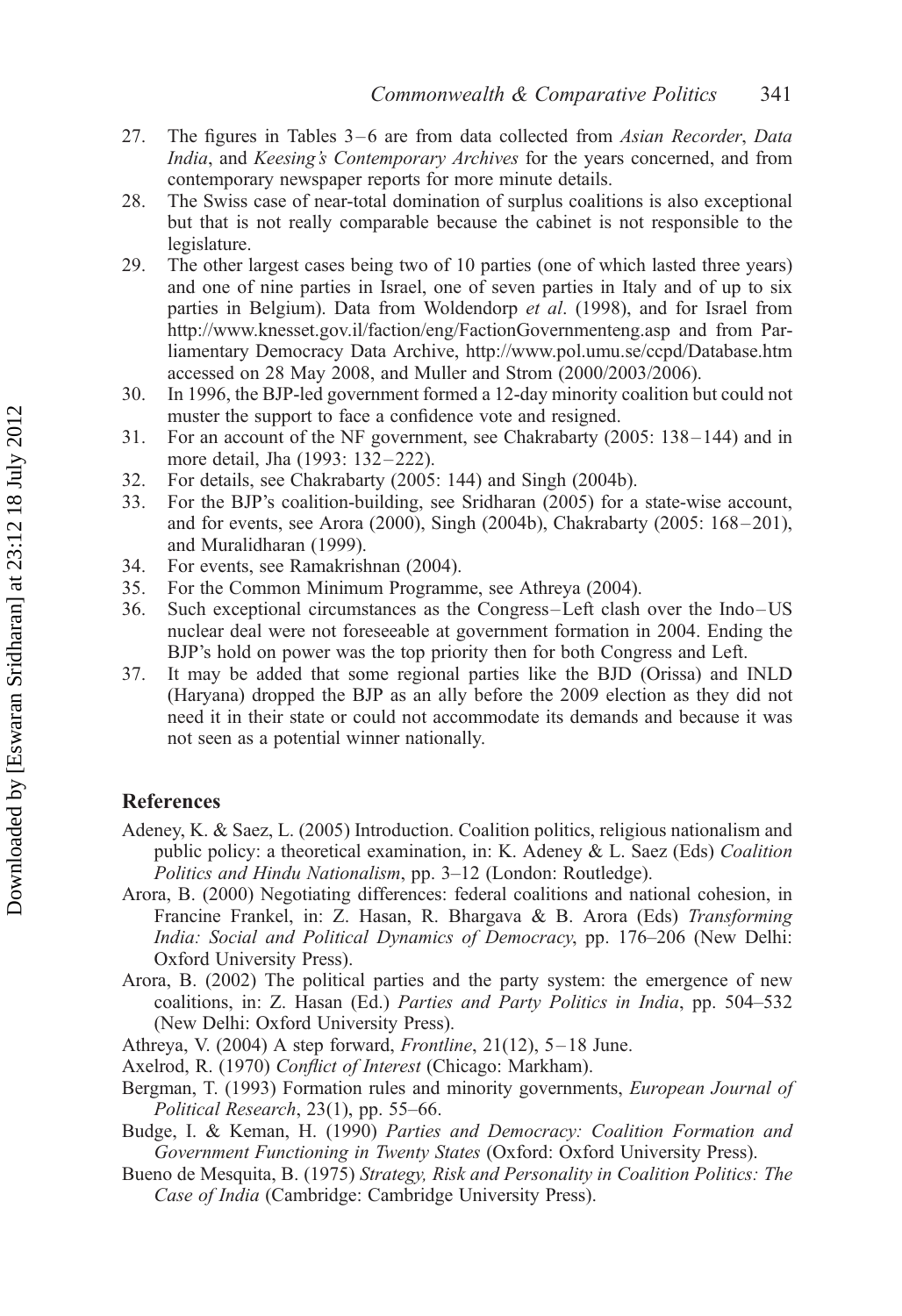- Chakrabarty, B. (2005) Forging Power: Coalition Politics in India, pp. 260–270 (New Delhi: Oxford University Press).
- Chhibber, P. & Murali, G. (2006) Duvergerian dynamics in Indian states, Party Politics, 12(1), pp. 5–34.
- Clark, W. R. & Golder, M. (2006) Rehabilitating Duverger's theory: testing the mechanical and strategic modifying effects of Duverger's laws, Comparative Political Studies, 39(6), pp. 679–708.
- Crombez, C. (1996) Minority governments, minimum winning coalitions and surplus majorities in parliamentary systems, European Journal of Political Research, 29(1), pp. 1–29.
- Diwakar, R. (2007) Duverger's law and the size of the Indian party system, Party Politics, 13(5), pp. 539–561.
- Dodd, L. (1976) Coalitions in Parliamentary Government (Princeton: Princeton University Press).
- Duverger, M. (1963) Political Parties: Their Organization and Activity in the Modern State (New York: Wiley).
- Gamson, W. (1961) A theory of coalition formation, American Sociological Review, 26(3), pp. 373–382.
- Golder, S. N. (2006) Pre-electoral coalition formation in parliamentary democracies, British Journal of Political Science, 36(2), pp. 193–212.
- Jha, P. S. (1993) In the Eye of the Cyclone: The Crisis in Indian Democracy (New Delhi: Penguin Viking).
- Laver, M. & Schofield, N. (1990/1998) Multiparty Government: The Politics of Coalition in Europe (Ann Arbor: University of Michigan Press).
- Laver, M. & Shepsle, K. (1996) Making and Breaking Governments: Cabinets and Legislatures in Parliamentary Democracies (Cambridge: Cambridge University Press).
- Macmillan, A. (2005) The BJP coalition: partisanship and power-sharing in government, in: K. Adeney & L. Saez (Eds) Coalition Politics and Hindu Nationalism, pp. 13–36 (London: Routledge).
- Manor, J. (1995) India's chief ministers and the problem of governability, in: P. Oldenburg (Ed.) India Briefing: Staying the Course (Armonk, NY: M. E. Sharpe).
- Mitchell, P. & Nyblade, B. (2008) Government formation and cabinet type, in: K. Strom, W. C. Muller & T. Bergman (Eds) Cabinets and Coalition Bargaining: The Democratic Life Cycle in Western Europe, pp. 201-236 (Oxford: Oxford University Press).
- Mitra, S. (1978) Governmental Instability in Indian States: West Bengal, Bihar, Uttar Pradesh and Punjab (New Delhi: Ajanta Publications).
- Muller, W. C., Bergman T. & Strom, K. (2008) Coalition theory and cabinet governance: an introduction, in: K. Strom, W. C. Muller & T. Bergman (Eds) Cabinets and Coalition Bargaining: The Democratic Life Cycle in Western Europe, pp. 1–50 (Oxford: Oxford University Press).
- Muller, W. C. & Strom, K. (2000/2003/2006) Coalition Governments in Western Europe (Oxford: Oxford University Press).
- Muralidharan, S. (1999) Vajpayee again, Frontline, 16(22), 23 October –5 November 1999.
- Nikolenyi, C. (2002) Positive political theory and politics in contemporary India: an application of a positive political model in non-western polities, Canadian Journal of Political Science, 35(4), pp. 881–896.